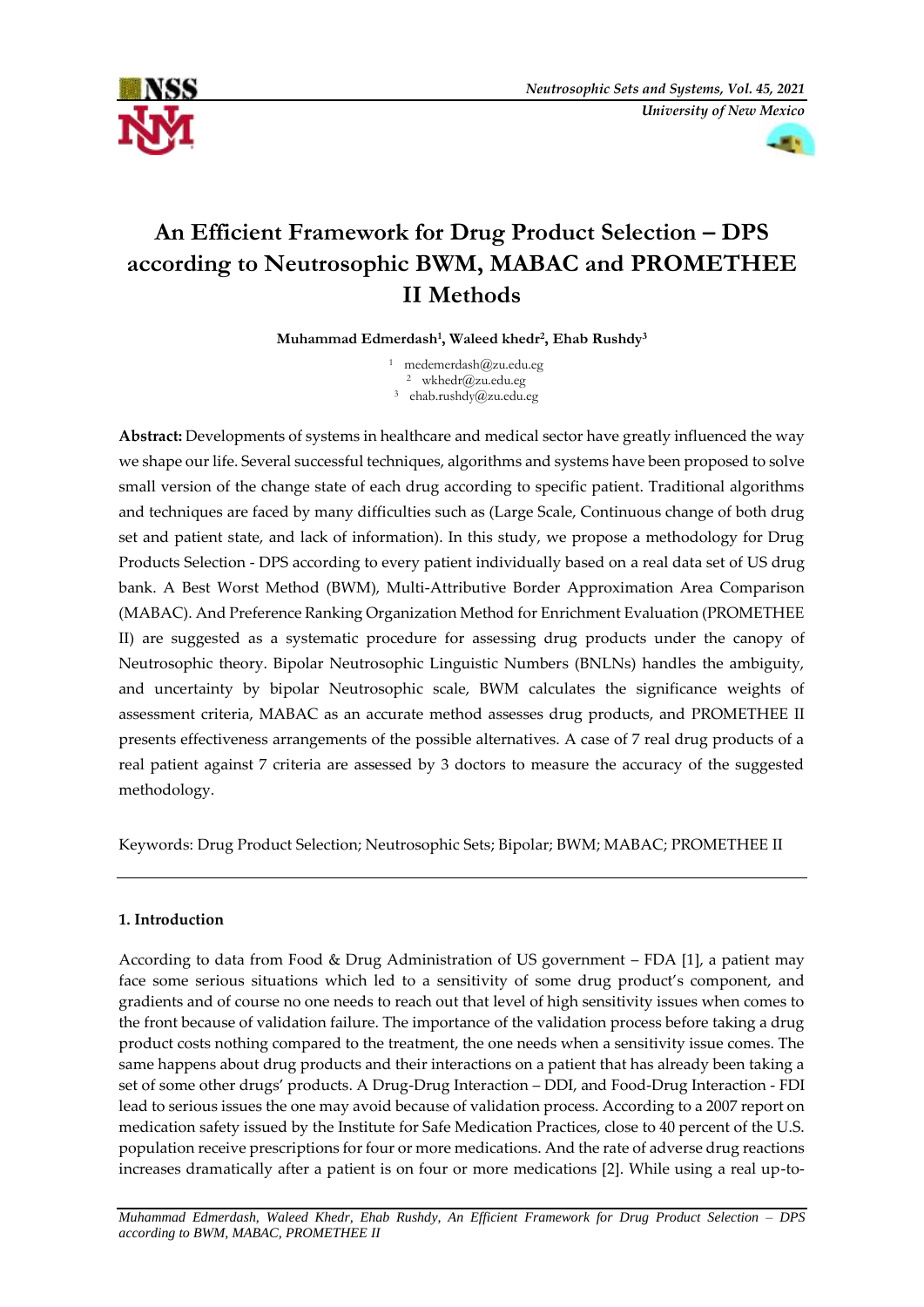date data set of drug bank [3] of US, it is important to analyze a real patient profiles with reviewing their historical records to validate and solve the mysterious and uncertainty of adding one more drug product to their daily routine.

A health-care service provided for doctors, and patients together to prevent or minimize Medical Errors – MEs that harm patients [4]. Measuring how a drug product affect a patient is a critical process which requires a validation. Not only a general validation but it should focus on every patient's situation. Validation on both sides, drug product level and patient level with avoiding any data limitation. Not all drug products the one may take are descripted by a specialist or a doctor, there are many over-the-counter - OTC drug products which a patient can buy and add it manually to his daily drug products set as a valid medicine [5]. The importance of the validation process must be available to both doctors as specialists, and public.

The importance of applying such methodology not limited to doctors and patients but also includes pharmacists. In US, state pharmacy Drug Product Selection – DPS laws allow pharmacists to more easily switch prescriptions from brand-to-generic drugs [6]. Since the objective of the healthcare improved applications is to make it simpler for patients to remain linked to their providers, and for their providers to transfer responsible, value-founded care to their populations [7]. Validation process is the basic concept to transform the healthcare daily actions from novelty to actuality [8]. Five different real cases are reviewed and validated their newly added drug products to their current drug product set with respect of 7 criteria (sex, age, preferred dosage form, sensitivity, DDI, FDI, and price).

The Drug Product Selection – DPS is a problem of Multi-Criteria Decision Making (MCDM) with multiple criteria, alternatives, and decision makers as it can be described according to various criterions rather quantitative or qualitative. Multiple methodologies were illustrated and evaluated the Drug Product Selection – DPS [9,10]. In this study, a proposed methodology of Best Worst Method (BWM), Multi-Attributive Border Approximation Area Comparison (MABAC), and Preference Ranking Organization Method for Enrichment Evaluations (PROMETHEE II) are suggested as an effective integration in multi-criteria decision for assessing the Drug Product Selection – DPS. The Drug Product Selection – DPS challenges of ambiguity, inconsistent information, imprecision, and uncertainty are handled with linguistic variables parameterized by bipolar Neutrosophic scale. Hence, the hybrid methodology of Bipolar Neutrosophic Linguistic Numbers (BNLNs) of BWM [11,12] is suggested to calculate the significance weights of assessment criteria, and MABAC as an accurate method is presented to assess Drug Product Selection – DPS [13]. In addition to consider the qualitative criteria compensation in Drug Product Selection – DPS in MABAC in order to overcome drawbacks PROMETHEE II of non-compensation to reinforce the serving effectiveness arrangements of the possible alternatives of drug products. An experiential case including 7 assessment criteria, assessed against 7 products of different drugs' components to prove validity of the suggested methodology.

The article is planned as follows: Section 2 presents the literature review. Section 3 presents the hybrid methodology of decision making for selecting appropriate drug product under specific conditions using Neutrosophic theory by the integration of the BWM, MABAC and PROMETHEE II. Section 4 presents a case study to validate the proposed model and achieve to a final efficient rank. Section 5 summarizes the aim of the proposed study and the future work.

# **2. Materials and Methods**

# **2.1. Related Studies and Materials**

A review of literature will be displayed about the Drug Product Selection – DPS assessment of selecting the appropriate drug product. BWM and its extended BNLNs are applied to various areas, from manufacturing to drug product selection [14]. Although plenty of papers have been published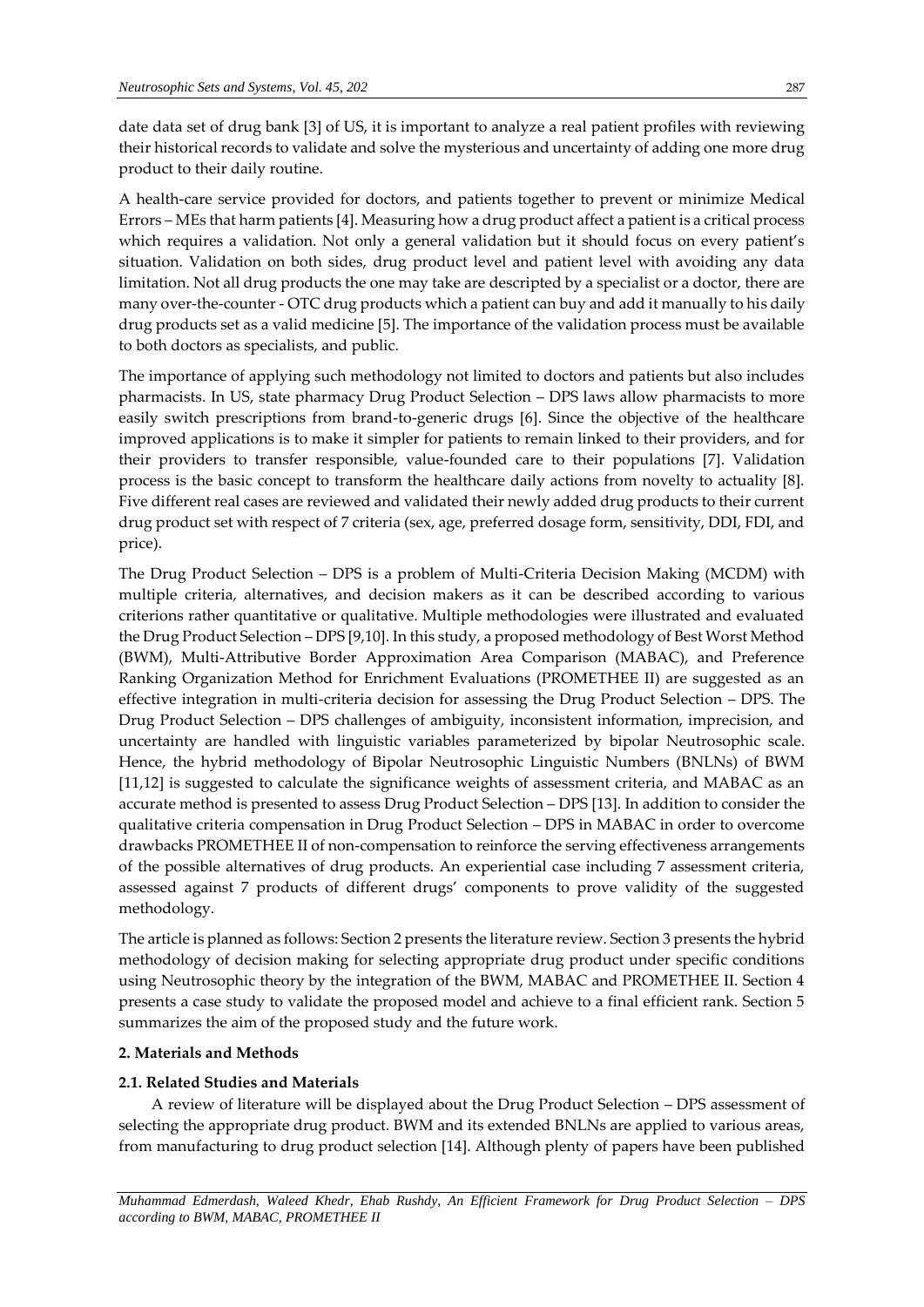in these areas [15-17], there are few contributions applied to the evaluation of drug product selection – DPS against multiple criteria all together. The MABAC been extended under various fuzzy environments [18]. E.g. combined interval fuzzy rough sets with the MABAC method to rank the firefighting chopper [19]. Hence, to beat limitations of MABAC method the concept of PROMETHE II has been presented. Many of studies have been enhanced the PROMETHEE II method to solve decision making issues under ambiguous contexts [20]. In [21], presented the PROMETHEE II method under hesitant fuzzy linguistic circumstances to choose green logistic suppliers. Due to conditions of uncertainty and incomplete information, a novel PROMETHEE II method is proposed to solve decision making issues under probability multi-valued Neutrosophic situation [22]. Usually, it is hard for DMs to straight allocate the weight values of assessment criteria in advance. [16] presented a novel weights calculation method, the BWM approach. In [23], combined the BWM method with grey system to calculate the weights of criteria. In [24], the BWM method enhanced with applying hesitant fuzzy numbers to explain criteria relative significance grades. In real life situations decisions, alternatives, criterions are taken in conditions of ambiguity, vagueness, inconsistent information, qualitative information, imprecision, subjectivity and uncertainty. The Bipolar Neutrosophic is used to enhance MCDM [25]. LNNs based on descriptive expressions to describe the judgments of decision makers, criterions, and alternatives is used widely in different MCDM domain e.g. IoT [26,27], medical [28,29], supply chain management [30, 31]. We propose to build a hybrid methodology of BNLNs based on BWM, MABAC, and PROMETHEE II.

#### **2.2. Methodology**

We propose a hybrid methodology for assessment of Drug Product Selection – DPS according to specific conditions of individual patient through a given historical record based on BNLNs. A descriptive BNLNs is associated with traditional BWM for prioritizing the problem's criterion. The uncertainty of a drug product against criteria may be presented and hence; we propose MABAC for handling the complexity and uncertainty. Then we evaluate the results of each drug product and solve the non-compensation using PROMETHEE II. Combining the mentioned methods together enabled us to build a robust and hybrid methodology using BWM, MABAC and PROMETHEE II in



# **Figure 1.** Proposed Approach Conceptualization

a row. Illustred in Figure 1.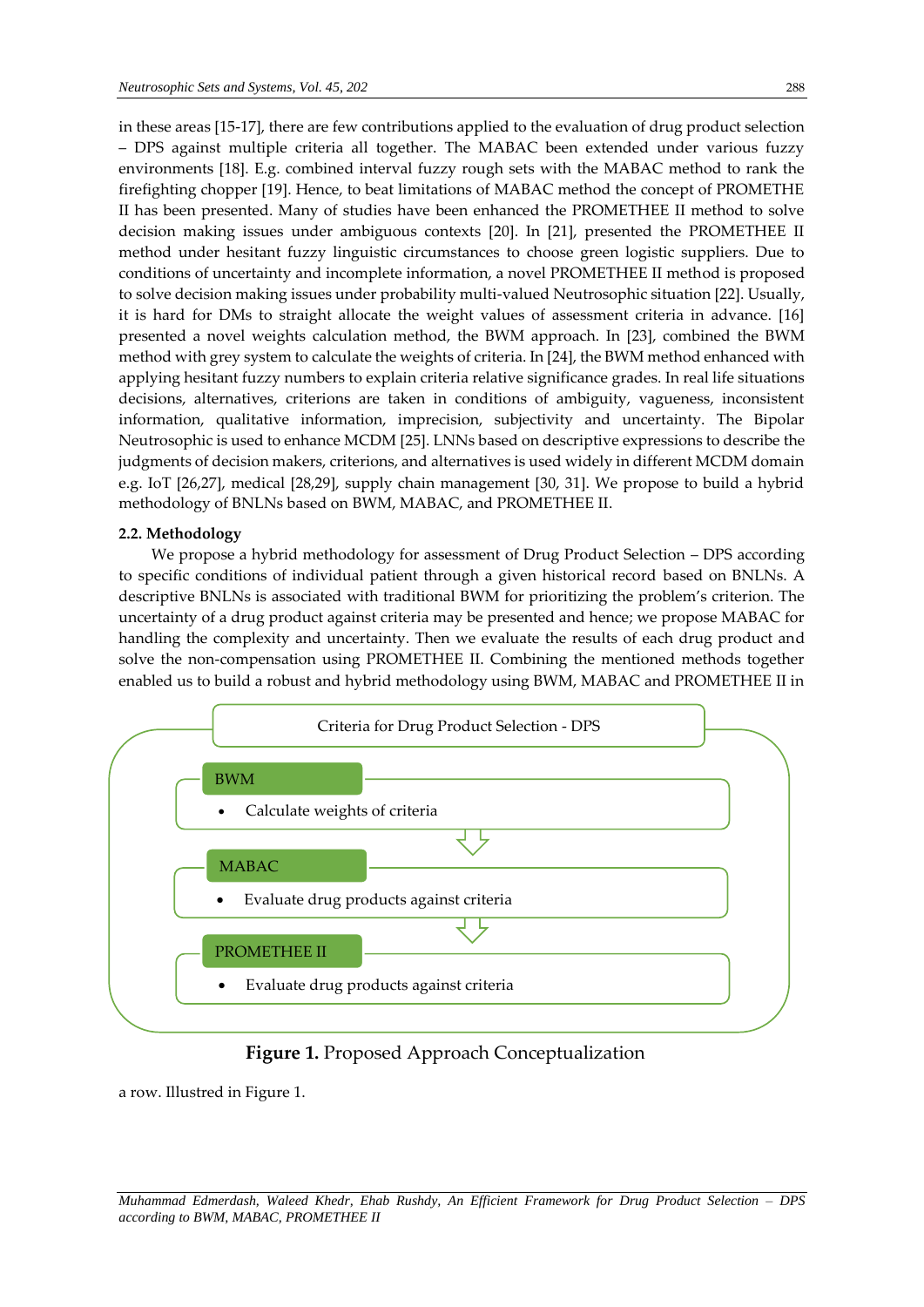A hybrid decision making framework has been designed and built on the integration by extending BWM, MABAC, PROMETHEE II methods to priorities the drug products that have no conflicts, or have less effect on the patient according to his/her historical records with respect of a patient preferred drug product form as well. The drug products evaluation goes through a (13) connected process and the drug product that achieves the requirements and meets the expectation is the best choice and suggested by the system for its compatibility against the selection criterions. The evaluation process is analyzed and compared against a real data of both patients and drug data set. The Steps of the proposed bipolar Neutrosophic with BWM, MABAC, PROMETHEE II and the connected process of selecting a compatible drug product is modeled in Figure 2. and illustrated in details as following:



**Figure 2.** Hybrid Decision Making Framework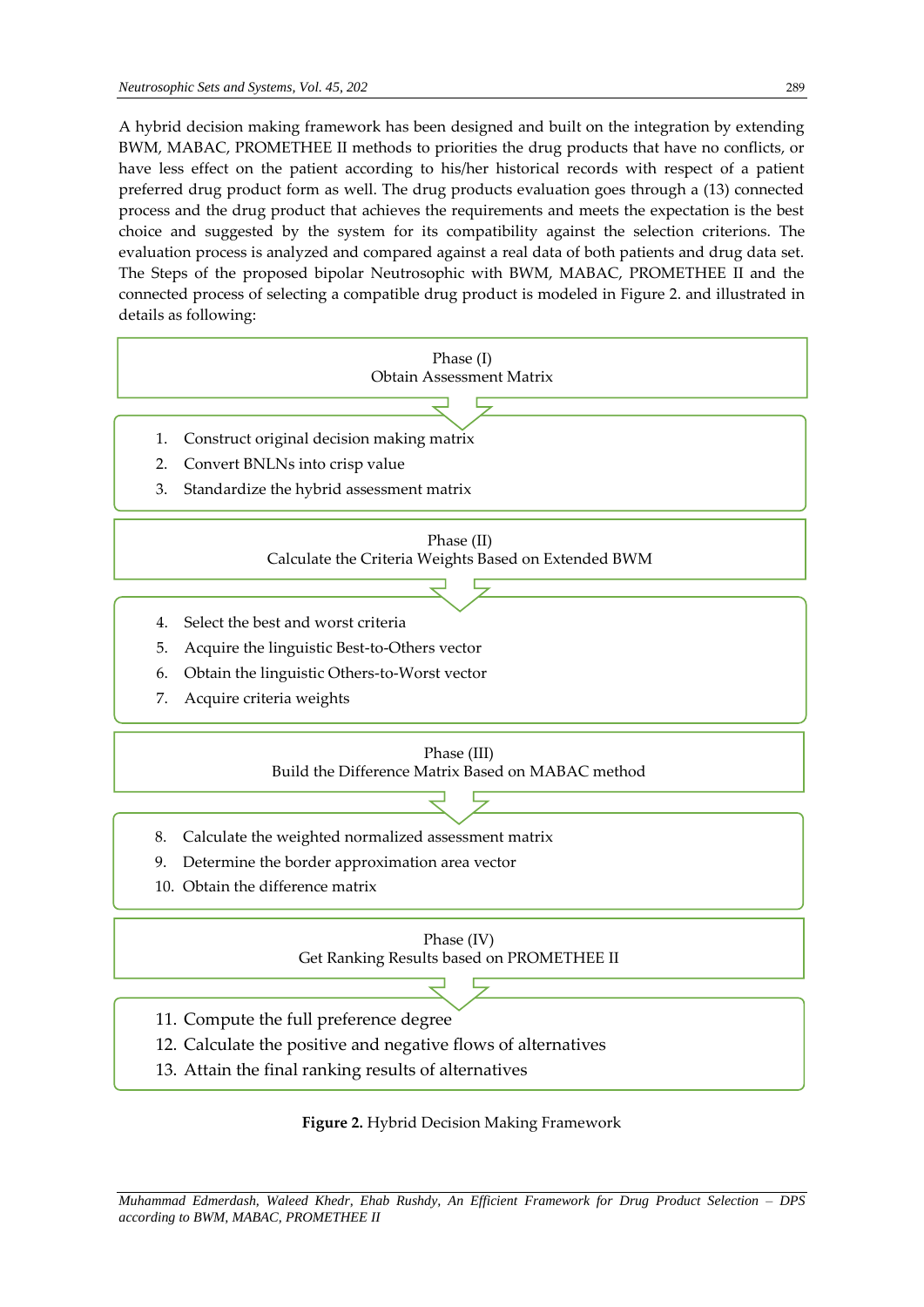#### **Phase (I): Obtain Assessment Information**

The goal from this phase is to obtain the assessment information:

#### **Step 1: Construct original decision-maker assessment matrix**

The linguistic term - LTS provided by decision makers using descriptive expressions such as: (Extremely important, Very important, Midst important, Perfect, Approximately similar, Poor, Midst poor, Very poor, Extremely poor. The BNLNS is an extension of fuzzy set, bipolar fuzzy set, intuitionistic fuzzy set, LTS, and Neutrosophic sets is introduced by [35]. Bipolar Neutrosophic is [ $T^*$ , *I*<sup>+</sup>, *F*<sup>-</sup>, *I*<sup>-</sup>, *I*<sup>-</sup>, *F*<sup>-</sup>] where *T*<sup>+</sup>, *I*<sup>+</sup>, *F*<sup>+</sup> range in [1,0] and *T*<sup>-</sup>, *I*<sup>-</sup>, *F*<sup>-</sup> range in [-1,0]. *T*<sup>+</sup>, *I*<sup>+</sup>, *F*<sup>+</sup> is the positive membership degree indicating the truth membership, indeterminacy membership and falsity membership and  $T^-$ ,  $I^-$ ,  $F^-$  is the negative membership degree indicates the truth membership, indeterminacy membership, and falsity membership. E.g. [0.3, 0.2, 0.6, -0.2, -0.1, -0.5] is a bipolar Neutrosophic number.

For BNLNS qualitive criteria values can be calculated by decision makers under a predefined the LTS. Then, an initial hybrid decision making matrix is built as [26]

$$
G^{D} = \begin{array}{cc} & C_{1} & \dots & C_{p} \\ H_{1} \begin{bmatrix} b_{11}^{D} & \cdots & b_{1p}^{D} \\ \vdots & \ddots & \vdots \\ H_{0} \begin{bmatrix} b_{01}^{D} & \cdots & b_{0p}^{D} \end{bmatrix} \end{array}
$$
 (1)

Where  $b_{sr}^D$  is a BNLNS, representing the assessment result of alternative  $H_s$  (s = 1,2, ... o) with respect to criterion  $C_r$ ( $r = 1, 2, ... p$ ) and  $D = 1, 2, 3$  represent number of decision maker. **Step 2: Convert BNLNs into crisp value using score function mentioned as [28]**

$$
s(b_{op}) = \left(\frac{1}{6}\right) * (T^+ + 1 - I^+ + 1 - F^+ + 1 + T^- - I^- - F^-)
$$
 (2)

#### **Step 3: Standardize the hybrid assessment matrix.**

Normalize the positive and negative criteria of the decision matrix as follows: For crisp value, the assessment data  $b_{sr}(s = 1,2, \ldots \ldots \text{ o}, r = 1,2, \ldots \ldots \text{ p})$  can be normalized with [13]:

$$
N_{sr} = \begin{cases} \frac{b_{sr} - \min_r(b_{sr})}{\max(b_{sr}) - \min_r(b_{sr})}, & \text{for beneficial criteria} \\ \frac{\max(b_{sr}) - b_{sr}}{\max(b_{sr}) - \min_r(b_{sr})}, & \text{for non-beneficial} \\ \frac{r}{\max(b_{sr}) - \min_r(b_{sr})}, & \text{for non-beneficial} \end{cases}
$$
(3)

Then, a normalized hybrid assessment matrix is formed as

$$
N = \begin{array}{ccc} & C_1 & \dots & C_p \\ H_1 \begin{bmatrix} N_{11} & \cdots & N_{1p} \\ \vdots & \ddots & \vdots \\ H_0 \begin{bmatrix} N_{o1} & \cdots & N_{op} \end{bmatrix} \end{array}
$$
 (4)

Where  $N_{sr}$  shows the normalized value of the decision matrix of S<sup>th</sup> alternative in R<sup>th</sup> criteria.

## **Phase (II): Calculate the Criteria Weights Based on Extended BWM**

In this study, the BWM is extended with LTS to obtain the weights of criteria given linguistic expressions.

*Muhammad Edmerdash, Waleed Khedr, Ehab Rushdy, An Efficient Framework for Drug Product Selection – DPS according to BWM, MABAC, PROMETHEE II*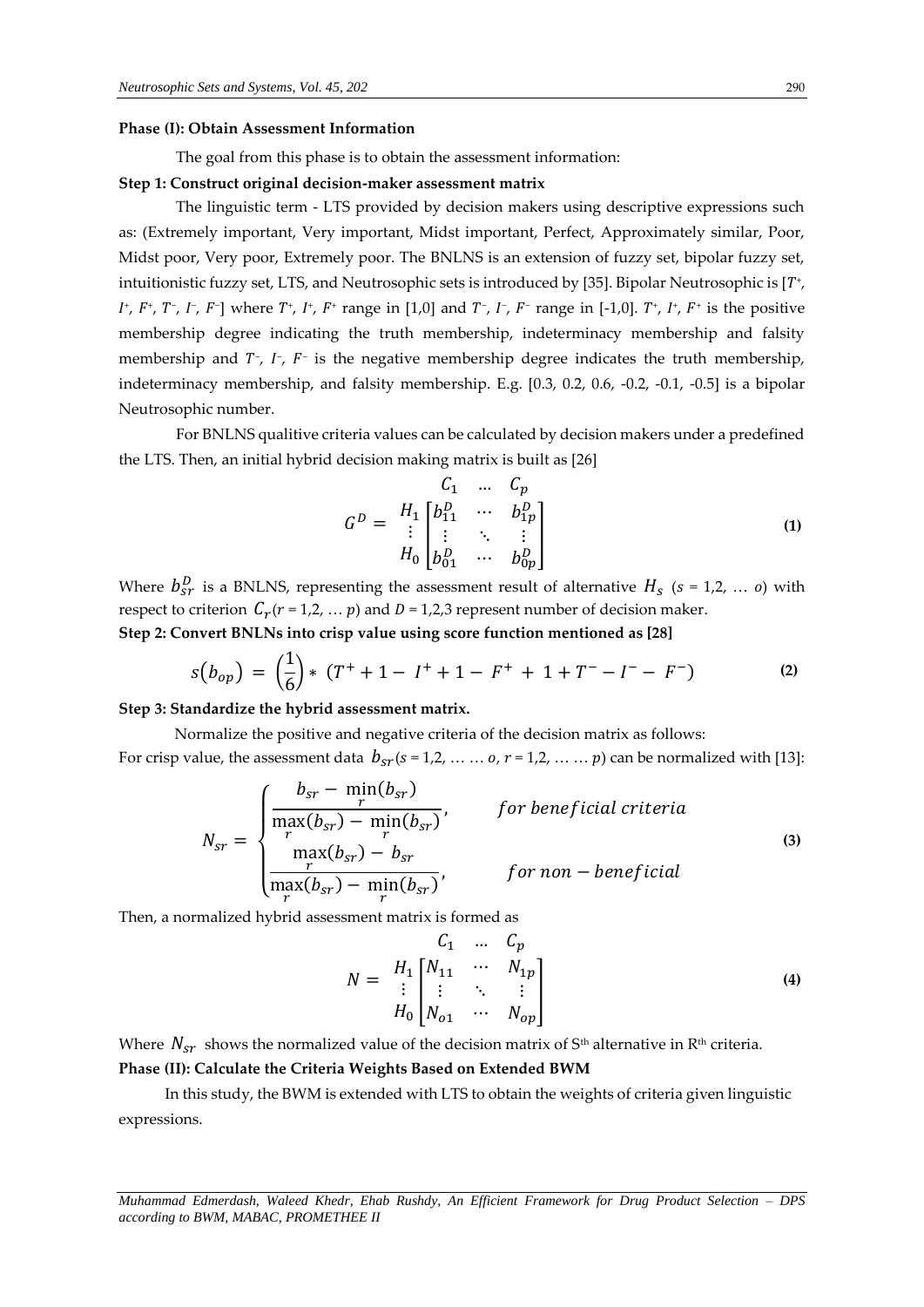#### **Step 4: Select the best and the worst criteria**

When calculated the assessment criteria  $\{C_1 \ldots C_p\}$ , decision makers need to choose the best (namely, the most significant) criterion, denoted as  $C_B$ . Meanwhile the worst (namely, the least significant) criterion should be selected and represented as  $C_w$ .

#### **Step 5: Acquire the linguistic Best-to-Others vector**

Make pairwise comparison between the most important criterion  $\overline{CB}$  and the other criteria, then a linguistic Best to-Others vector is obtained with [11]:

$$
LC_B = (C_{B1}, C_{B2} \ldots \ldots \ldots \ldots C_{Bp})
$$
 (5)

Where  $C_{Br}$  is a linguistic term within a certain LTS, representing the preference degree of the best criterion *CB* over criterion  $c_r$  ( $r = 1, 2, ... p$ ) In specific,  $C_{BB} = 1$ .

# **Step 6: Obtain the linguistic Others-to-Worst vector**

Similarly, make pairwise comparison between the other criteria and the worst criterion  $C_{W}$ , then a linguistic Others-to-Worst vector is obtained with [11]:

$$
LCW = (C_{1W}, C_{2W} \ldots \ldots C_{pW})
$$
 (6)

Where  $C_{rw}$  is a linguistic term within a certain LTS, representing the preference degree of criterion  $c_r$  ( $r = 1, 2, \ldots, p$ ) over the worst criterion  $C_W$  in precise,  $C_{WW} = 1$ .

# **Step 7: Acquire the weights of criteria**

The goal from this step to obtain optimal weights of criteria so that the BWM is extended with crisp number for nonlinear programming model as mentioned [11]:

min  $ε$  is subject to

$$
\begin{cases}\n\frac{W_B}{W_r} - C_{Br} \mid \leq \varepsilon \text{ For all } r \\
\frac{W_r}{W_W} - C_{rw} \mid \leq \varepsilon \text{ For all } r\n\end{cases}
$$
\n(7)

Where w<sub>r</sub> is the weight of criterion  $C_r$ , w<sub>B</sub> is the weight of the best criteria  $C_B$  and, ww is the weight of the worst criteria CW. when solving model **(7)** the weight of w<sup>r</sup> and optimal consistency index ε can be computed.

#### **Phase (III): Build the Difference Matrix Based on MABAC method**

Build difference matrix built on the idea of MABAC method.

#### **Step 8: Calculate the weighted normalized assessment matrix**

Given the normalized values of assessment and the weights of criteria. The weighted normalized values of each criterion are got as follow [13]:

$$
\widehat{N}_{sr} = (w_r + N_{sr} * w_r, s = 1, 2, ..., o, r = 1, 2, ..., p \tag{8}
$$

Where  $w_r$  is a weight of criteria r and  $N_{sr}$  is a normalized value of s and r.

#### **Step 9: Determine the border approximation area vector**

The border approximation area vector  $X$  is computed as [13]:

$$
X_r = \frac{1}{p} \sum_{s=1}^p \widehat{N} \text{sr} \quad s = 1, 2, \dots, o, r = 1, 2, \dots, p \tag{9}
$$

By calculating the values of the border approximation area matrix, a  $[0 \times 1]$  matrix is obtained.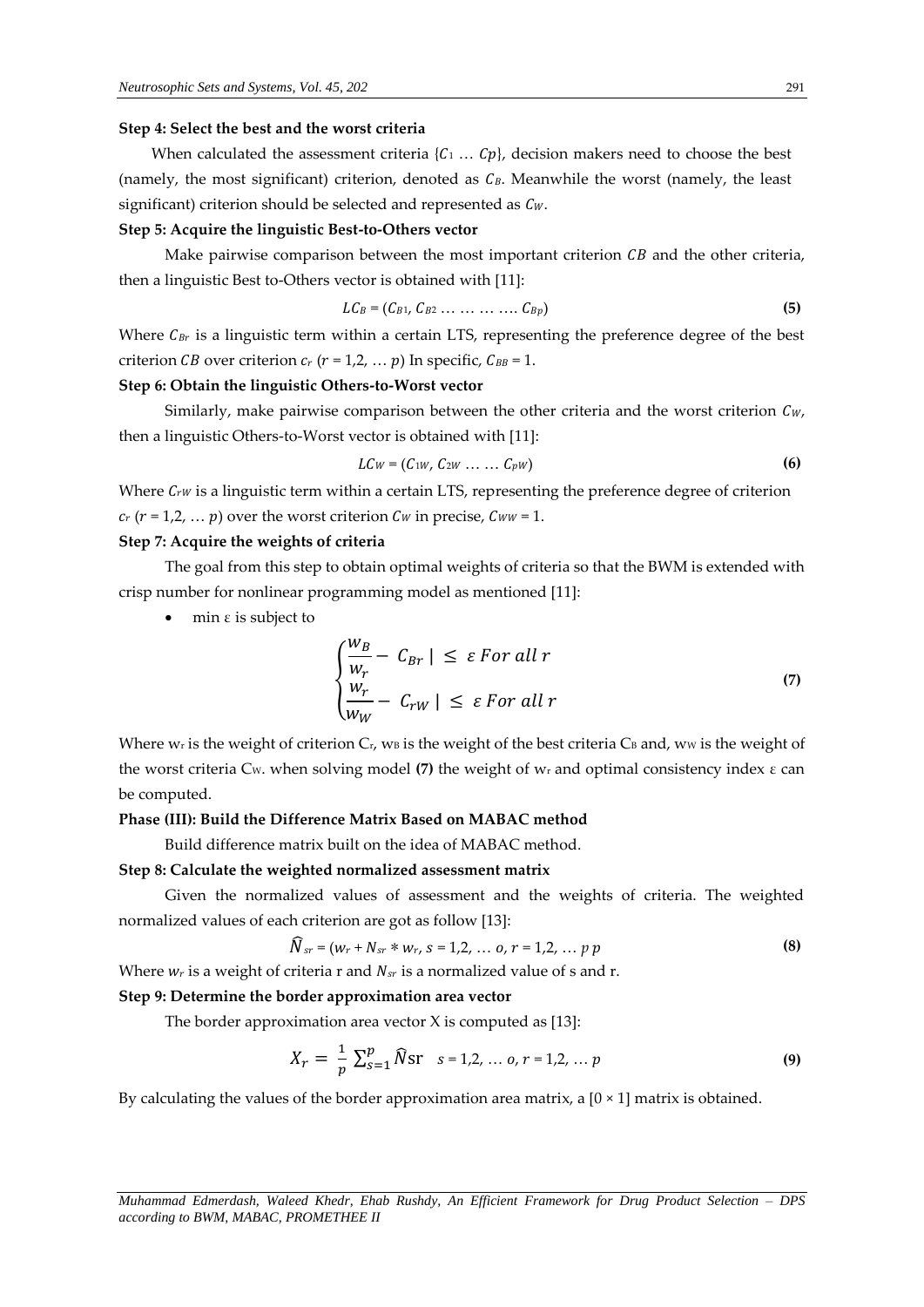#### **Step 10: Obtain the difference matrix**

The difference degree between the border approximation area  $X_r$  and each element  $\hat{N}_{sr}$  in the weighted normalized assessment matrix can be calculated with [13]:

$$
S_{sr} = \widehat{N}_{sr} - X_r p \tag{10}
$$

Hence, the difference matrix  $S = (S_{sr})_{\text{exp}}$  is accomplished.

**Phase (IV): Get the Ranking Results Based on PROMETHEE II**

Attain the rank of hospitals based on PROMETHEE II method

# **Step 11: Compute the full preference degree**

Compute the alternative difference of  $s<sup>t</sup>$  alternative with respect to other alternative. the preference function is used in this study as follows [32]:

$$
P_r(H_s, H_t) = \begin{cases} 0 & \text{if } S_{sr} - S_{tr} \le 0 \\ S_{sr} - S_{tr} & \text{if } S_{sr} - S_{tr} > 0 \end{cases}, s, t = 1, 2, \dots o \tag{11}
$$

Then the aggregated preference function can be computed as:

$$
P(H_s, H_t) = \sum_{p}^{0} W_r * P_r(H_s, H_t) / \sum_{p}^{0} W_r
$$
 (12)

**Step 12: Calculate the positive and negative flows of alternatives**

The positive flow (namely, the outgoing flow)  $\psi^*(Hi)$  [32]:

$$
\psi^+(H_i) = \frac{1}{n-1} \sum_{t=1, t \neq s}^{0} P(H_s, H_t) \ s = 1, 2, \dots, 0 \tag{13}
$$

The negative flow (namely, the entering flow)  $\psi$ <sup>-</sup>(Hi) [32]:

$$
\psi^{-}(H_i) = \frac{1}{n-1} \sum_{t=1, t \neq s}^{0} P(H_t, H_s) \ s = 1, 2, \dots 0 \tag{14}
$$

#### **Step 13: Attain the final ranking result of alternatives**

The net outranking  $\psi(Hi)$  of alternative  $H_i$  [32]:

$$
\psi(H_i) = \psi^*(Hi) - \psi^-(Hi) \ s = 1, 2, \ \dots \ o \tag{15}
$$

Hence, the final ranking order can be achieved according to the net outranking flow value of each alternative. The larger the value of  $\psi(H_i)$ , the better the alternative  $H_i$ .

#### **3. Results**

A case of selecting the appropriate drug product according to real information about patients and drug bank data set is presented to verify the applicability of the integrated method. (5) different real cases (p1, p2, p3, p4, and p5) are reviewed and validated their newly added drug products to their current drug products set with respect to (7) categories: patient sex, drug age-restricted, patient's preferred drug form, Drug-Drug Interactions - DDI, Food-Drug Interactions - FDI, patient sensitivitylist against drugs, and price of a drug product.

Selected patients are real and suffer from the same symptoms, fatigue and are followed up from the Cardiology Department of Zagazig University Hospital - Governmental Hospital - with each of them differs in health status and patient history.

The gathered data is real in both sides, Patients' profiles are real cases and the drugs information come from a **DRUG BANK** which provides up-to-date information regarding drugs and all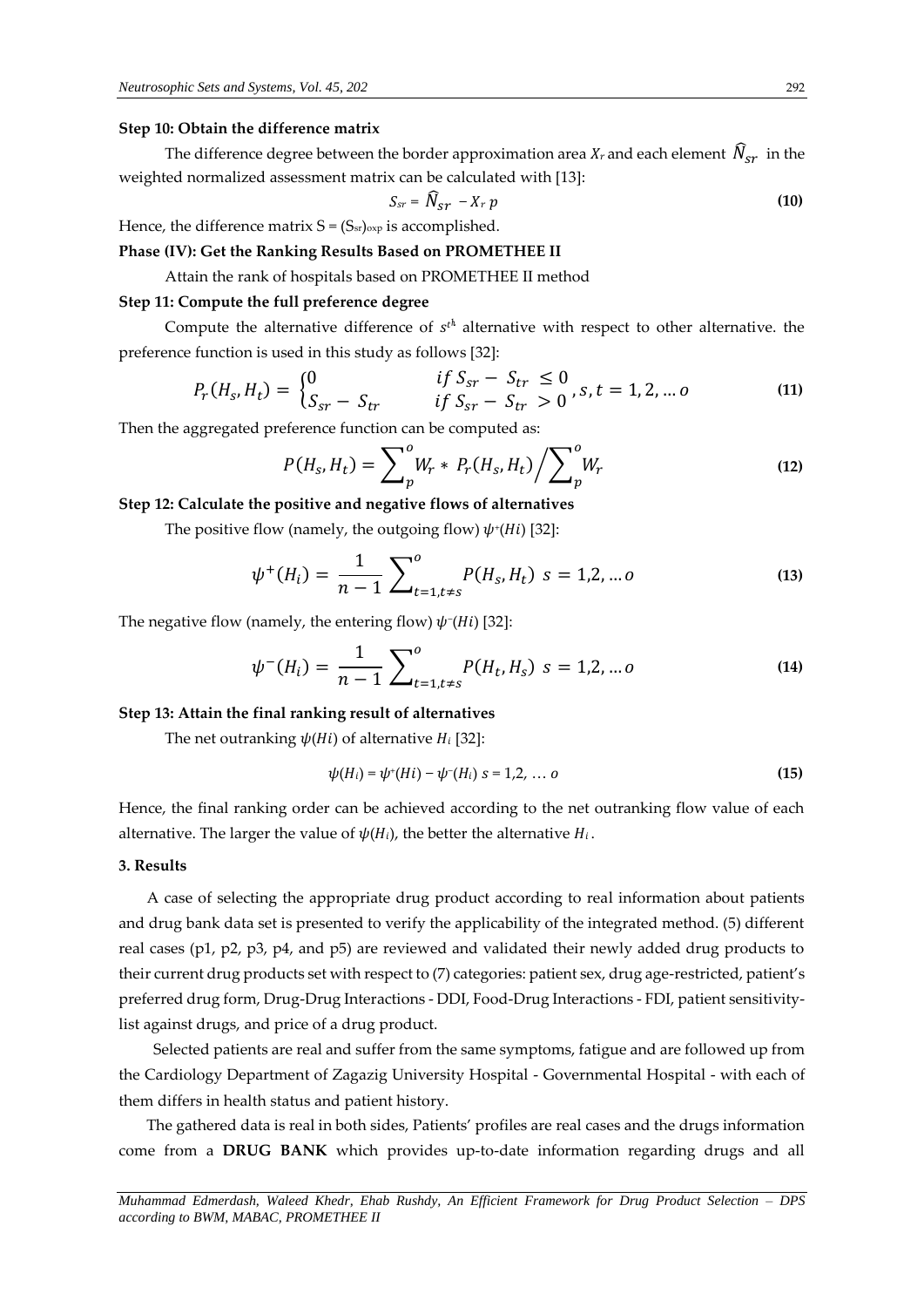information needed to apply our study. Some information is hidden under the policy and privacy of sharing patient's data like name, age, and sex. The sample data of patient 1 (p1) required by the algorithm is mentioned in Table 1. Full patient's data, and drug products list are listed in Appendix (A). we refer to drugs and its products by their Drug Bank IDs.

|                | Name**                   | $Age^*$                  | $Sex^{**}$               | Form list                      | Sensitivity list   | Current drug list |
|----------------|--------------------------|--------------------------|--------------------------|--------------------------------|--------------------|-------------------|
| P <sub>1</sub> | $\overline{\phantom{a}}$ | $\overline{\phantom{0}}$ | $\overline{\phantom{a}}$ | Tablet<br>Capsule<br>Injection | DB00758<br>DB01069 | DB00199           |

| Table 1. Sample data of patients |  |  |
|----------------------------------|--|--|
|----------------------------------|--|--|

**\*\* hidden data due to privacy**

The hybrid method aims to provide the best-suitable drug product selection for patients. Our system studies every patient state carefully, putting the historical records into consideration so that it plays the role of an evaluator for every newly added drug into a patient drug list. The suggested approach integrates the BWM, MABAC, and PROMETHEE II with BNLNs in order to assess drug selection.

The main criteria and sub-criteria of drug selection service are selected by evaluating the historical records and preferred data provided through a patient profile to the requested added drug. Therefore, the study considers 2 main criteria and 7 sub-criteria as shown in Figure 3, and described in Table 2;



|  |  | <b>Figure 3.</b> Structure for Drug Product Selection service. |  |  |  |  |  |  |  |  |
|--|--|----------------------------------------------------------------|--|--|--|--|--|--|--|--|
|--|--|----------------------------------------------------------------|--|--|--|--|--|--|--|--|

| Table 2. Drug I Tounce Delection Criteria |                |                             |  |  |  |
|-------------------------------------------|----------------|-----------------------------|--|--|--|
| Factor                                    | Criteria       | Description                 |  |  |  |
|                                           | C <sub>1</sub> | Drug-Drug Interaction - DDI |  |  |  |
| Drug based                                | C <sub>2</sub> | Food-Drug Interaction – FDI |  |  |  |
|                                           | $C_3$          | Price                       |  |  |  |
|                                           | C <sub>4</sub> | Sensitivity list            |  |  |  |
| <b>Patient based</b>                      | C <sub>5</sub> | Preferred Form              |  |  |  |
|                                           | C <sub>6</sub> | Age                         |  |  |  |
|                                           | C <sub>7</sub> | Sex + Condition             |  |  |  |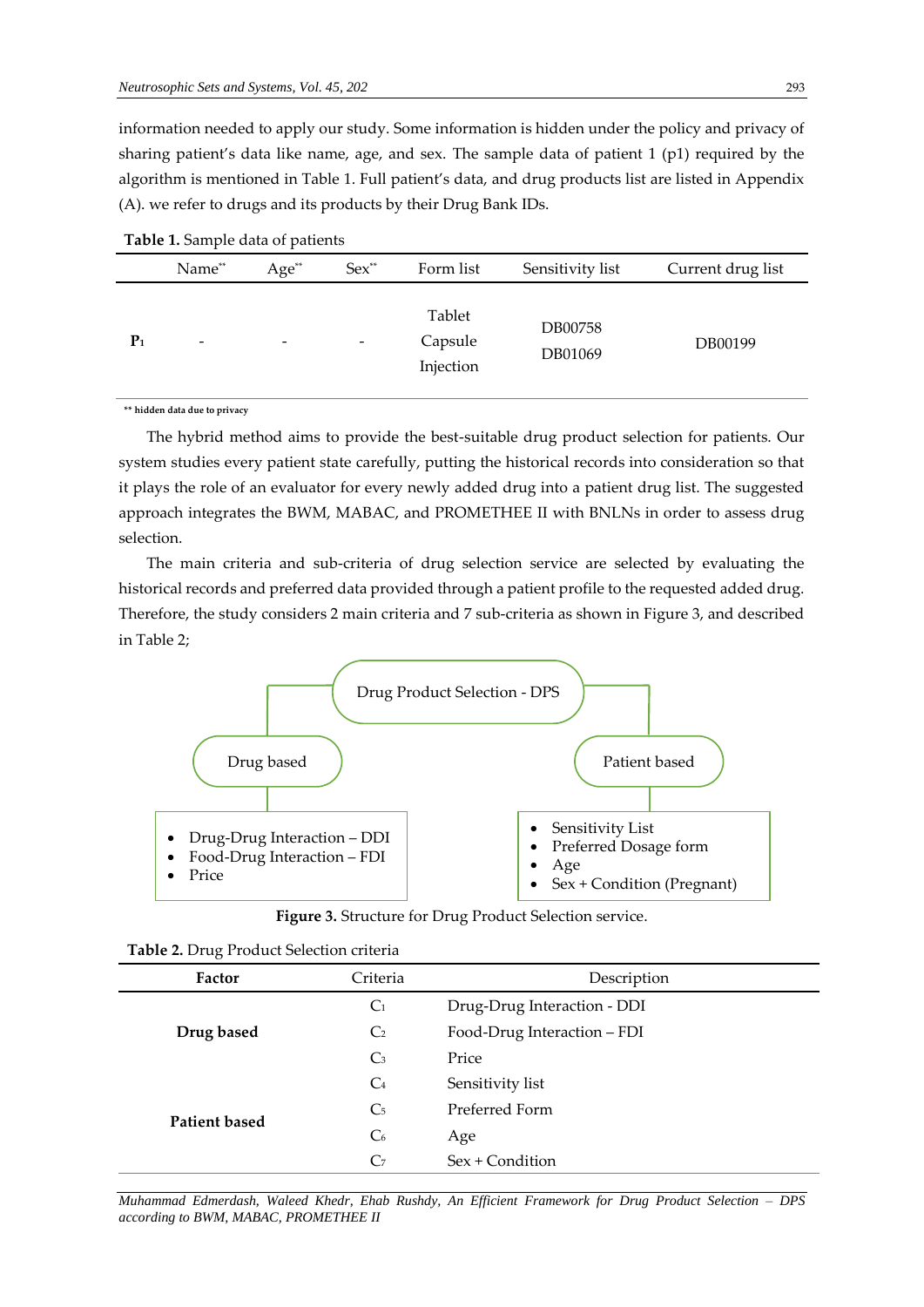**In phase 1**. Experts make assessment with respect to the evaluation criteria in Table 2. As criteria C<sup>1</sup> to C<sup>7</sup> are qualitative factors, evaluation information of these subjective criteria is by means of BNLNs. However, 6 criteria belong to non-beneficial type, their scopes are different. Only preferred Form criteria is a beneficial criterion.

#### **Step 1: Construct an original decision maker assessment matrix**

Calculate the suitable LTS for weights of criteria and alternatives with respect to every criterion. Each LTS is extended by bipolar Neutrosophic sets to be BNLNs as mentioned in table (3). The BNLNs is described as follows [28]: Extremely important = [0.9, 0.1, 0.0, 0.0, -0.8, -0.9] Where the first three numbers present the positive membership degree.  $(T^*(x), I^*(x), F^*(x))$  0.9, 0.1 and 0.0, such that  $T^*(x)$  the truth degree in positive membership.  $I^*(x)$  the indeterminacy degree and  $F^*(x)$  the falsity degree. The last three numbers present the negative membership degree.  $(T^-(x), I^-(x), F^-(x))$  0.0, -0.8, and -0.9,  $T^-(x)$  the truth degree in negative membership, such that  $I^-(x)$  the indeterminacy degree and  $F<sup>-</sup>(x)$  the falsity degree.

| л.<br>л.<br><b>LTS</b>       | Bipolar Neutrosophic numbers scale<br>$[T^+(x), I^+(x), F^+(x), T^-(x), I^-(x), F^-(x)]$ | Crisp Value |
|------------------------------|------------------------------------------------------------------------------------------|-------------|
| Extremely high               | $[0.9, 0.1, 0.0, 0.0, -0.8, -0.9]$                                                       | 0.92        |
| Very high                    | $[1.0, 0.0, 0.1, -0.3, -0.8, -0.9]$                                                      | 0.73        |
| Midst high                   | $[1.0, 0.0, 0.1, -0.3, -0.8, -0.9]$                                                      | 0.72        |
| High                         | $[0.7, 0.6, 0.5, -0.2, -0.5, -0.6]$                                                      | 0.58        |
| <b>Approximately Similar</b> | $[0.5, 0.2, 0.3, -0.3, -0.1, -0.3]$                                                      | 0.52        |
| Low                          | $[0.2, 0.3, 0.4, -0.8, -0.6, -0.4]$                                                      | 0.45        |
| Midst low                    | $[0.4, 0.4, 0.3, -0.5, -0.2, -0.1]$                                                      | 0.42        |
| Very low                     | $[0.3, 0.1, 0.9, -0.4, -0.2, -0.1]$                                                      | 0.36        |
| <b>Extremely low</b>         | $[0.1, 0.9, 0.8, -0.9, -0.2, -0.1]$                                                      | 0.13        |

**Table 3.** Bipolar Neutrosophic numbers scale

# **Step 2: Convert BNLNs into crisp value using score function**

Convert BNLNs to crisp value in Table 3. by using score function in Eq. 2.

Table 4., and Table 5. represent the assessments for the original decision maker and the system sequentially using Eq. 1.

|                | $\checkmark$                                                                     |                                                                                   | $\check{ }$ |                  |            |             |              |  |
|----------------|----------------------------------------------------------------------------------|-----------------------------------------------------------------------------------|-------------|------------------|------------|-------------|--------------|--|
|                | $C_1^*$                                                                          | $C_2^{**}$                                                                        | $C_3^{***}$ | $\mathrm{C_4}^*$ | $C_5$ **** | *****<br>C6 | $C_7^{****}$ |  |
| $D_1$          | T                                                                                | $\Omega$                                                                          | 9.23        | T                | tablet     |             |              |  |
| D <sub>2</sub> |                                                                                  | 0                                                                                 | 14.78       | F                | tablet     |             |              |  |
| $D_3$          | T                                                                                | 4                                                                                 | 5.28        | F                | capsule    |             |              |  |
| $D_4$          | T                                                                                |                                                                                   | 3.84        | T                | injection  |             |              |  |
| D <sub>5</sub> | T                                                                                |                                                                                   | 143.5       | F                | injection  |             |              |  |
| D <sub>6</sub> | F                                                                                |                                                                                   | 2.61        | F                | tablet     |             |              |  |
| D <sub>7</sub> | F                                                                                | 0                                                                                 | 144         | F                | injection  |             |              |  |
|                |                                                                                  | *DDI, and Sensitivity: T is given Extremely high, where F is given Extremely low. |             |                  |            |             |              |  |
|                | ** FDI: system converts (0) very low, (1-2) low, (3:5) high, and (+5) very high. |                                                                                   |             |                  |            |             |              |  |

**Table 4.** Original decision making matrix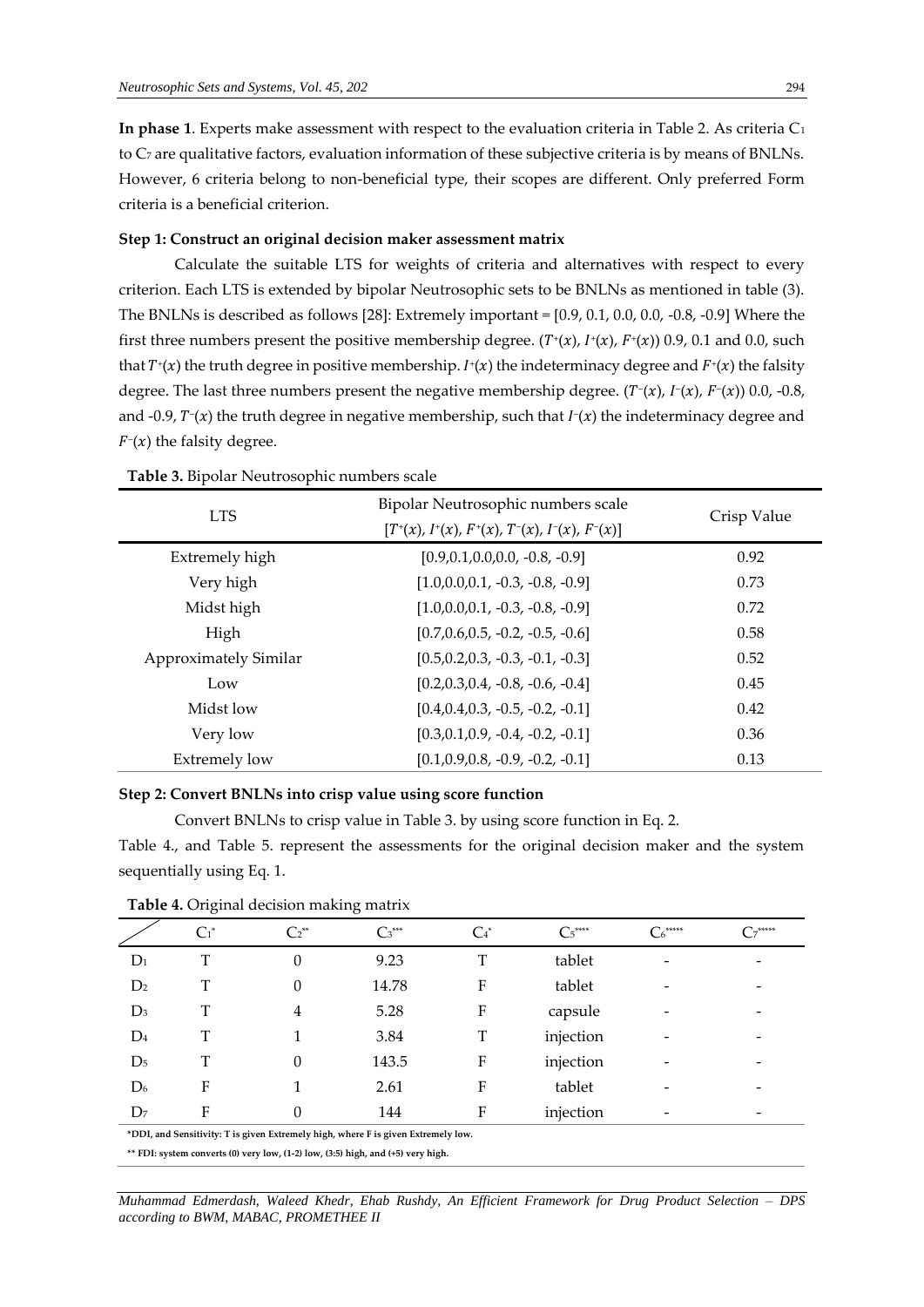**\*\*\* Price: system converts (-10 USD) very low, (+10: 25 USD) low, (+25: 50 USD) high, (+50 USD) very high.**

**\*\*\*\* FORM: given values for every patient and prioritize (very high, high, very low) as the same list order.**

**\*\*\*\*\* Age, and Sex: excluded for privacy and policy terms.**

| <b>Table 9.</b> <i>Prosessment</i> of <i>DT DV</i> the system |                |            |                |       |                |                |                |  |  |
|---------------------------------------------------------------|----------------|------------|----------------|-------|----------------|----------------|----------------|--|--|
|                                                               | C <sub>1</sub> | $\rm{C}_2$ | $\mathbb{C}_3$ | $C_4$ | C <sub>5</sub> | C <sub>6</sub> | C <sub>7</sub> |  |  |
| $D_1$                                                         | 0.92           | 0.36       | 0.36           | 0.92  | 0.73           |                |                |  |  |
| D <sub>2</sub>                                                | 0.92           | 0.36       | 0.45           | 0.13  | 0.73           |                |                |  |  |
| $D_3$                                                         | 0.92           | 0.58       | 0.36           | 0.13  | 0.58           |                |                |  |  |
| $\mathrm{D}_4$                                                | 0.92           | 0.45       | 0.36           | 0.92  | 0.36           |                |                |  |  |
| $D_5$                                                         | 0.92           | 0.36       | 0.73           | 0.13  | 0.36           |                |                |  |  |
| D <sub>6</sub>                                                | 0.13           | 0.45       | 0.36           | 0.13  | 0.73           |                |                |  |  |
| D <sub>7</sub>                                                | 0.13           | 0.36       | 0.73           | 0.13  | 0.36           |                |                |  |  |
|                                                               |                |            |                |       |                |                |                |  |  |

#### **Table 5.** Assessment of DPS by the system

# **Step 3: Standardize the hybrid assessment matrix**

Normalize the decision matrix, given the positive or negative type of the criteria using Eq. 3, the normalized values of the decision matrix using Eq. 4 are shown as in Table 6.

| Tubic v. I williamsca values of the decision matrix |                  |                |       |                |                |                |                |  |  |
|-----------------------------------------------------|------------------|----------------|-------|----------------|----------------|----------------|----------------|--|--|
|                                                     | C <sub>1</sub>   | C <sub>2</sub> | $C_3$ | C <sub>4</sub> | $\mathsf{C}_5$ | C <sub>6</sub> | C <sub>7</sub> |  |  |
| $D_1$                                               | $\boldsymbol{0}$ |                |       | 0              |                |                |                |  |  |
| D <sub>2</sub>                                      | $\theta$         |                | 0.76  |                |                |                |                |  |  |
| $D_3$                                               | 0                | 0              | 1     |                | 0.59           |                |                |  |  |
| $D_4$                                               | $\boldsymbol{0}$ | 0.59           |       |                | $\theta$       |                |                |  |  |
| D <sub>5</sub>                                      | $\theta$         | 1              |       |                | 0              |                |                |  |  |
| D <sub>6</sub>                                      |                  | 0.59           |       |                |                |                |                |  |  |
| D <sub>7</sub>                                      |                  | 1              | 0     |                | 0              |                |                |  |  |
| max                                                 | 0.92             | 0.58           | 0.73  | 0.92           | 0.73           |                |                |  |  |
| $\min$                                              | 0.13             | 0.36           | 0.36  | 0.13           | 0.36           |                |                |  |  |

**Table 6.** Normalized values of the decision matrix

**In Phase 2.** The goal from this phase determine the weights of criteria based on evaluation of decision maker. Use BWM to calculate weights of criteria.

#### **Step 4: Select the best and the worst criteria**

At the beginning  $C_4$  is the best criteria and the  $C_7$  is the worst criteria.

# **Step 5: Acquire the linguistic Best-to-Others vector**

Construct pairwise comparison vector for the best criteria using Eq. 5 in Table 7.

|          |      |      | $\mathord{\smile} 4$ |      |           |           |
|----------|------|------|----------------------|------|-----------|-----------|
| very low | low  | high | same                 | high | ext. high | ext. high |
|          |      |      |                      |      |           |           |
| 0.36     | 0.45 | 0.58 |                      | 0.58 | 0.92      | 0.92      |

**Table 7.** Pairwise comparison vector for the best criterion

# **Step 6: Obtain the linguistic Others-to-Worst vector**

Construct pairwise comparison vector for the worst criteria using Eq. 6 in Table 8.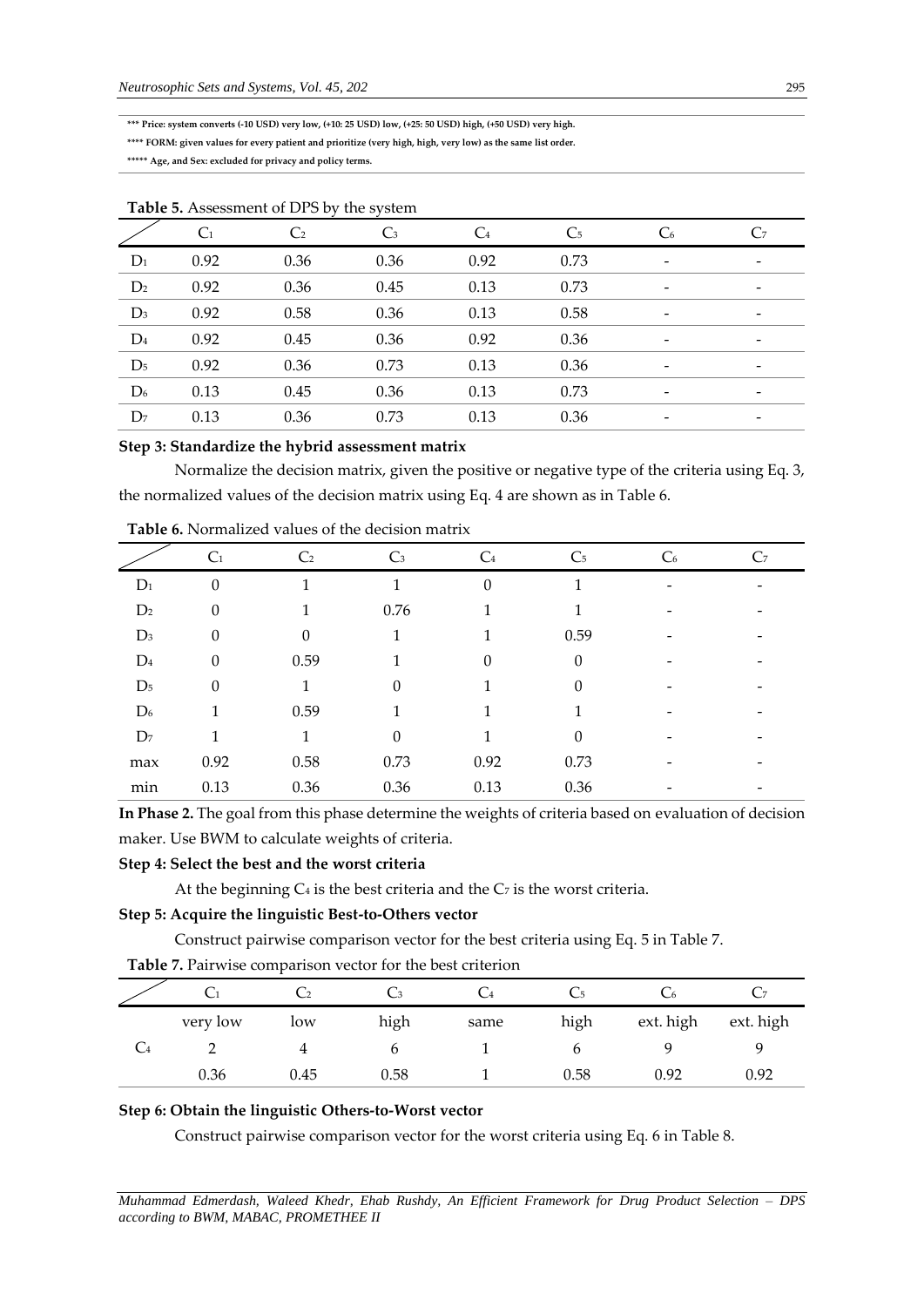|                |                 | C7 |      |  |  |  |  |  |
|----------------|-----------------|----|------|--|--|--|--|--|
| C <sub>1</sub> | very high       | 8  | 0.73 |  |  |  |  |  |
| C <sub>2</sub> | midst high      | 7  | 0.72 |  |  |  |  |  |
| C <sub>3</sub> | Approx. similar | 5  | 0.52 |  |  |  |  |  |
| C <sub>4</sub> | ext. high       | 9  | 0.92 |  |  |  |  |  |
| C <sub>5</sub> | high            | 6  | 0.58 |  |  |  |  |  |
| C <sub>6</sub> | midst low       | 3  | 0.42 |  |  |  |  |  |
|                | same            | 1  | 1    |  |  |  |  |  |

**Table 8.** Pairwise comparison vector for the worst criterion

### **Step 7: Acquire the weights of criteria**

By applying best to others and worst to others using Eq. 7 the weights are computed in Table 9. Figure 4 shows priority of criteria. The consistency ratio ksi = 0.1049 which indicates a desirable consistency.

**Table 9.** Criteria weights based on BWM



**Figure 4.** Priority weights of criteria

# **In Phase 3.**

Build the difference matrix based on MABAC method:

**Step 8: Calculate the weighted normalized assessment matrix**

Construct the weighted normalized decision matrix using Eq. 8. E.g. the weighted normalized values of the first criteria are as follows:

$$
\hat{N}_{11} = w_1 + N_{11} * w_1 = 0.2447 * (0 + 0.2447) = 0.2447
$$
  

$$
\hat{N}_{21} = w_1 + N_{21} * w_1 = 0.2447 * (0 + 0.2447) = 0.2447
$$
  
...  

$$
\hat{N}_{71} = w_1 + N_{71} * w_1 = 0.2447 * (1 + 0.2447) = 0.4893
$$

The other weighted normalized values of the criteria are calculated in Table 10.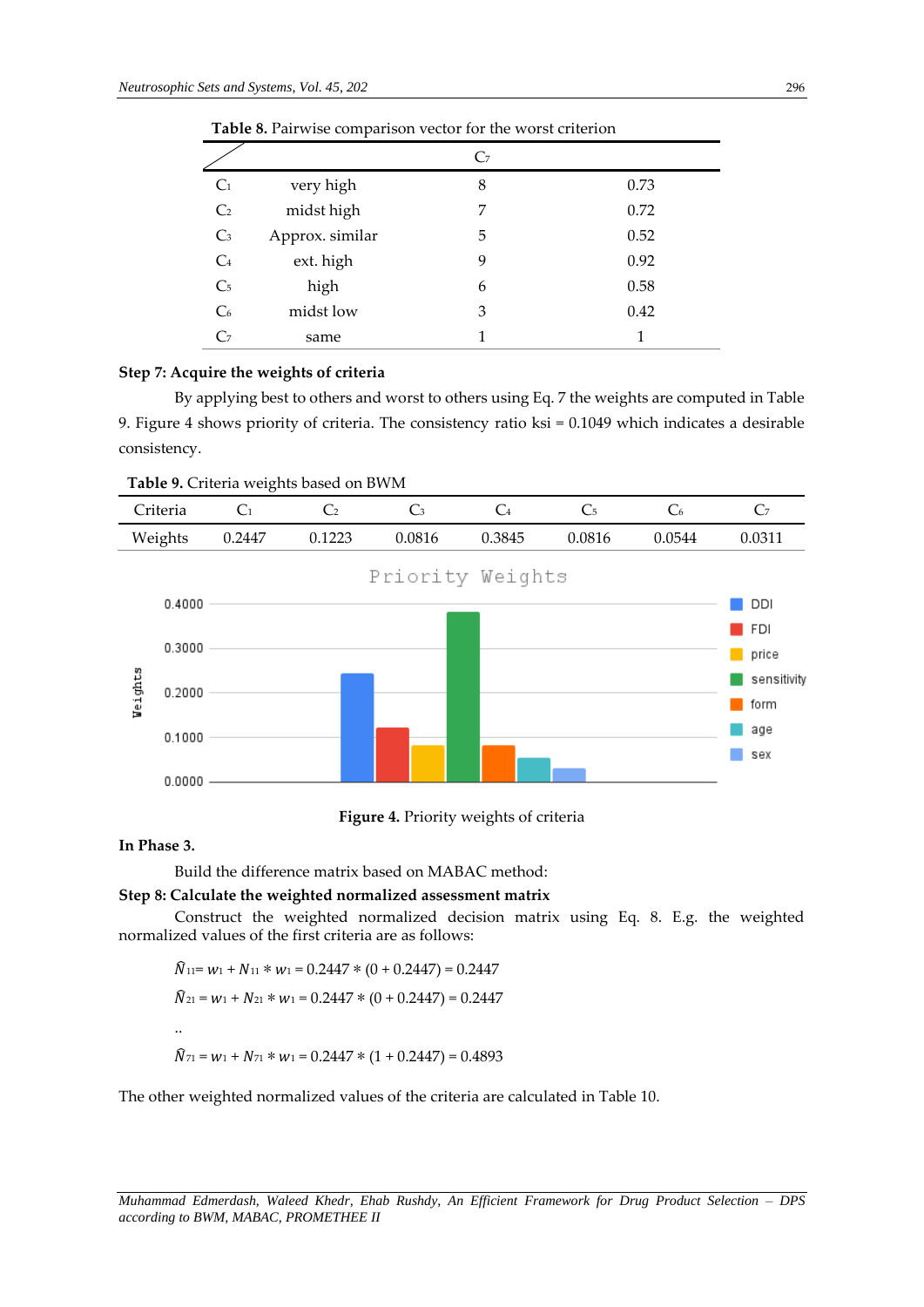|                | C <sub>1</sub> | C <sub>2</sub> | $C_3$  | C <sub>4</sub> | C <sub>5</sub> | C <sub>6</sub> | C <sub>7</sub> |
|----------------|----------------|----------------|--------|----------------|----------------|----------------|----------------|
| $D_1$          | 0.2447         | 0.2447         | 0.1631 | 0.384          | 0.1631         |                |                |
| D <sub>2</sub> | 0.2447         | 0.2447         | 0.1433 | 0.7689         | 0.1631         |                |                |
| $D_3$          | 0.2447         | 0.1223         | 0.1631 | 0.7689         | 0.1300         |                |                |
| $D_4$          | 0.2447         | 0.1946         | 0.1631 | 0.384          | 0.0816         |                |                |
| D <sub>5</sub> | 0.2447         | 0.2447         | 0.0816 | 0.7689         | 0.0816         | -              |                |
| D <sub>6</sub> | 0.4893         | 0.1946         | 0.1631 | 0.7689         | 0.1631         |                |                |
| D <sub>7</sub> | 0.4893         | 0.2447         | 0.0816 | 0.7689         | 0.0816         |                |                |

**Table 10.** Values of the weighted normalized decision matrix

**Step 9: Determine the border approximation area vector**

Compute the border approximate area matrix using Eq. 9. The amounts of the border approximate area matrix are as shown in Table 11. Figure 5. a scatter chart shows the amount of the border approximate area.

| Criteria      |        |        |        |        |        |        |        |
|---------------|--------|--------|--------|--------|--------|--------|--------|
| Approximation | 0.3146 | 0.2129 | 0.1370 | 0.6591 | 0.1234 | 0.0000 | 0.0000 |
| area          |        |        |        |        |        |        |        |

# Border Approximation Area vs. Criteria



# **Figure 5.** Amount of border approximation area of criteria

# **Step 10: Obtain the difference matrix**

Compute The distance from the border approximate area using Eq. 10. The distance of each alternative from the border approximate area, is shown in Table 12.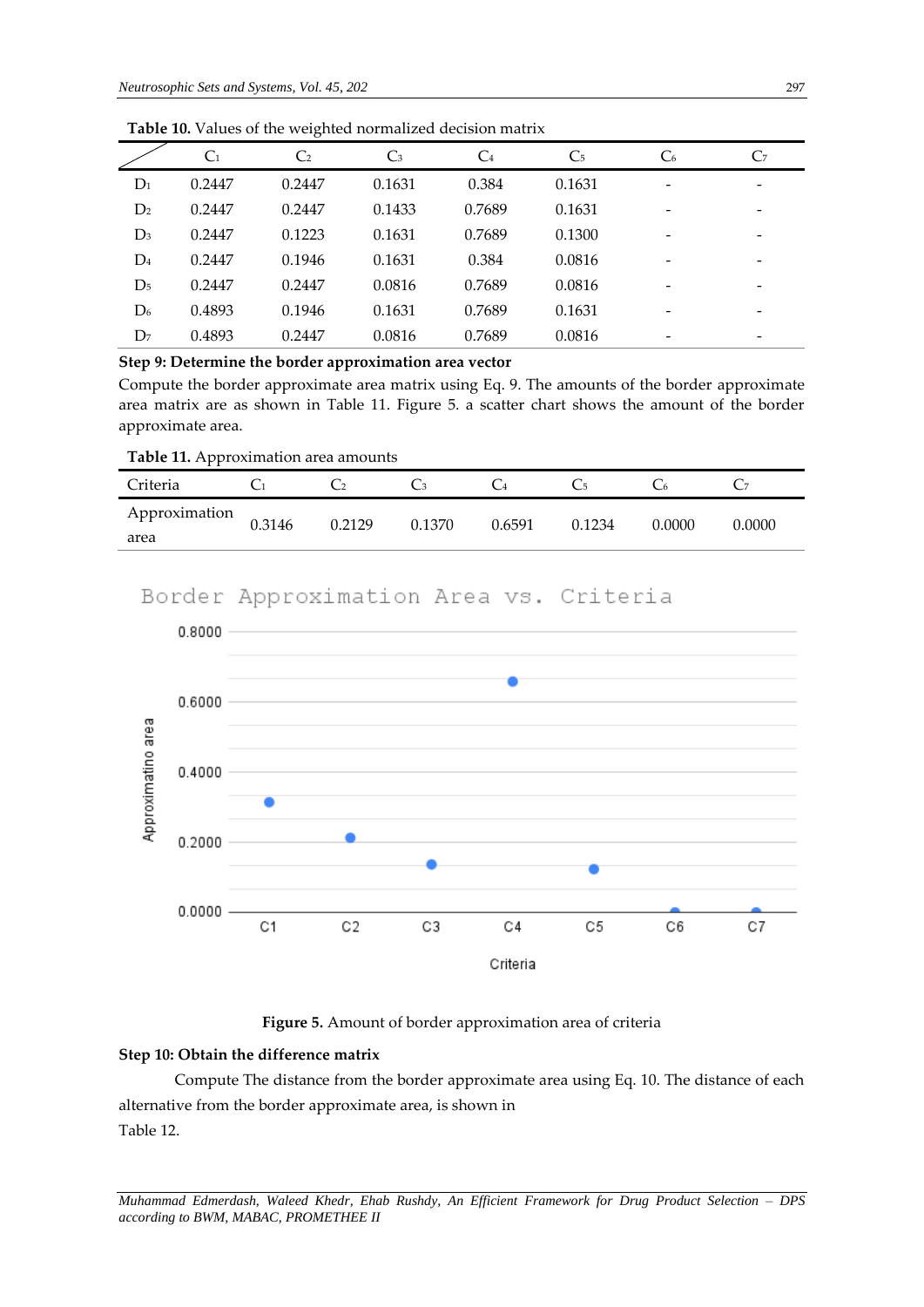|                |                |                | - -            |                |                |                |                |
|----------------|----------------|----------------|----------------|----------------|----------------|----------------|----------------|
|                | C <sub>1</sub> | C <sub>2</sub> | $\mathbb{C}^3$ | C <sub>4</sub> | C <sub>5</sub> | C <sub>6</sub> | C <sub>7</sub> |
| $D_1$          | $-0.070$       | 0.032          | 0.026          | $-0.275$       | 0.040          | -              | -              |
| D <sub>2</sub> | $-0.070$       | 0.032          | 0.006          | 0.110          | 0.040          | -              | -              |
| $D_3$          | $-0.070$       | $-0.091$       | 0.026          | 0.110          | 0.007          | -              | -              |
| $D_4$          | $-0.070$       | $-0.018$       | 0.026          | $-0.275$       | $-0.042$       | -              | -              |
| D <sub>5</sub> | $-0.070$       | 0.032          | $-0.055$       | 0.110          | $-0.042$       |                |                |
| $D_6$          | 0.175          | $-0.018$       | 0.026          | 0.110          | 0.040          | -              | -              |
| D <sub>7</sub> | 0.175          | 0.032          | $-0.055$       | 0.110          | $-0.042$       |                | -              |
|                |                |                |                |                |                |                |                |

**Table 12.** Distance from the border approximate area

**In phase 4:** 

#### Get the ranking results based on PROMETHEE II.

# **Step 11: Compute the full preference degree**

Calculate the evaluative differences of  $s<sup>th</sup>$  alternative with respect to other alternatives. Compute the preference function using Eq. 11. Calculate the aggregated preference function using Eq. 12 in Table 13.

**Table 13.** Preference values and aggregated preference values

|               | C <sub>1</sub> | C <sub>2</sub> | $C_3$ | C <sub>4</sub> | C <sub>5</sub> | C <sub>6</sub> | C <sub>7</sub> | Aggregated Pref. |
|---------------|----------------|----------------|-------|----------------|----------------|----------------|----------------|------------------|
| $D_{12}$      | 0.000          | 0.000          | 0.020 | 0.000          | 0.000          | 0.000          | 0.000          | 0.0016178        |
| $D_{13}$      | 0.000          | 0.122          | 0.000 | 0.000          | 0.033          | 0.000          | 0.000          | 0.0176610        |
| $D_{14}$      | 0.000          | 0.050          | 0.000 | 0.000          | 0.082          | 0.000          | 0.000          | 0.0127729        |
| $\cdot \cdot$ |                |                |       |                |                |                |                |                  |
| $D_{21}$      | 0.000          | 0.000          | 0.000 | 0.384          | 0.000          | 0.000          | 0.000          | 0.1478141        |
| $D_{23}$      | 0.000          | 0.122          | 0.000 | 0.000          | 0.033          | 0.000          | 0.000          | 0.0176610        |
| $D_{24}$      | 0.000          | 0.050          | 0.000 | 0.384          | 0.082          | 0.000          | 0.000          | 0.1605870        |
| $\cdot \cdot$ |                |                |       |                |                |                |                |                  |
| $D_{76}$      | 0.000          | 0.050          | 0.000 | 0.000          | 0.000          | 0.000          | 0.000          | 0.0061219        |

**\*Full calculation in Appendix B.**

# **Step 12: Calculate the positive and negative flows of alternatives**

Calculate the positive and negative flows of alternatives using Eq. 13 Eq. 14. Calculate the net outranking flow of each alternative using Eq. 15. Indicates that  $\psi(D_6) > \psi(D_7) > \psi(D_2) > \psi(D_5) >$  $\psi(D_3)$  >  $\psi(D_1)$  >  $\psi(D_4)$ . Table 14. shows all the calculations' results.

**Table 14.** Positive, negative, and net flow of alternatives

|                | $\mathbf{D}_1$ | $\mathbf{D}_2$ | $\mathbf{D}_3$ | $\mathbf{D}_4$ | $\mathbf{D}_5$ | $\mathbf{D}_6$ | $\mathbf{D}_7$ | $\psi^+(H_i)$ | $\psi^-(H_i)$ | Net Flow  |
|----------------|----------------|----------------|----------------|----------------|----------------|----------------|----------------|---------------|---------------|-----------|
| $D_1$          | 0.0000         | 0.0016         | 0.0177         | 0.0128         | 0.0133         | 0.0061         | 0.0133         | 0.0648        | 0.8588        | $-0.7940$ |
| $\mathbf{D}_2$ | 0.1478         | 0.0000         | 0.0177         | 0.1606         | 0.0117         | 0.0061         | 0.0117         | 0.3556        | 0.1262        | 0.2294    |
| $D_3$          | 0.1478         | 0.0016         | 0.0000         | 0.1518         | 0.0106         | 0.0000         | 0.0106         | 0.3224        | 0.2054        | 0.1171    |
| $\mathbf{D}_4$ | 0.0000         | 0.0016         | 0.0088         | 0.0000         | 0.0067         | 0.0000         | 0.0067         | 0.0238        | 0.9072        | $-0.8834$ |
| D <sub>5</sub> | 0.1478         | 0.0000         | 0.0150         | 0.1539         | 0.0000         | 0.0061         | 0.0000         | 0.3228        | 0.1753        | 0.1476    |
| D <sub>6</sub> | 0.2077         | 0.0615         | 0.0714         | 0.2143         | 0.0732         | 0.0000         | 0.0133         | 0.6413        | 0.0245        | 0.6168    |
| D <sub>7</sub> | 0.2077         | 0.0599         | 0.0748         | 0.2138         | 0.0599         | 0.0061         | 0.0000         | 0.6221        | 0.0555        | 0.5666    |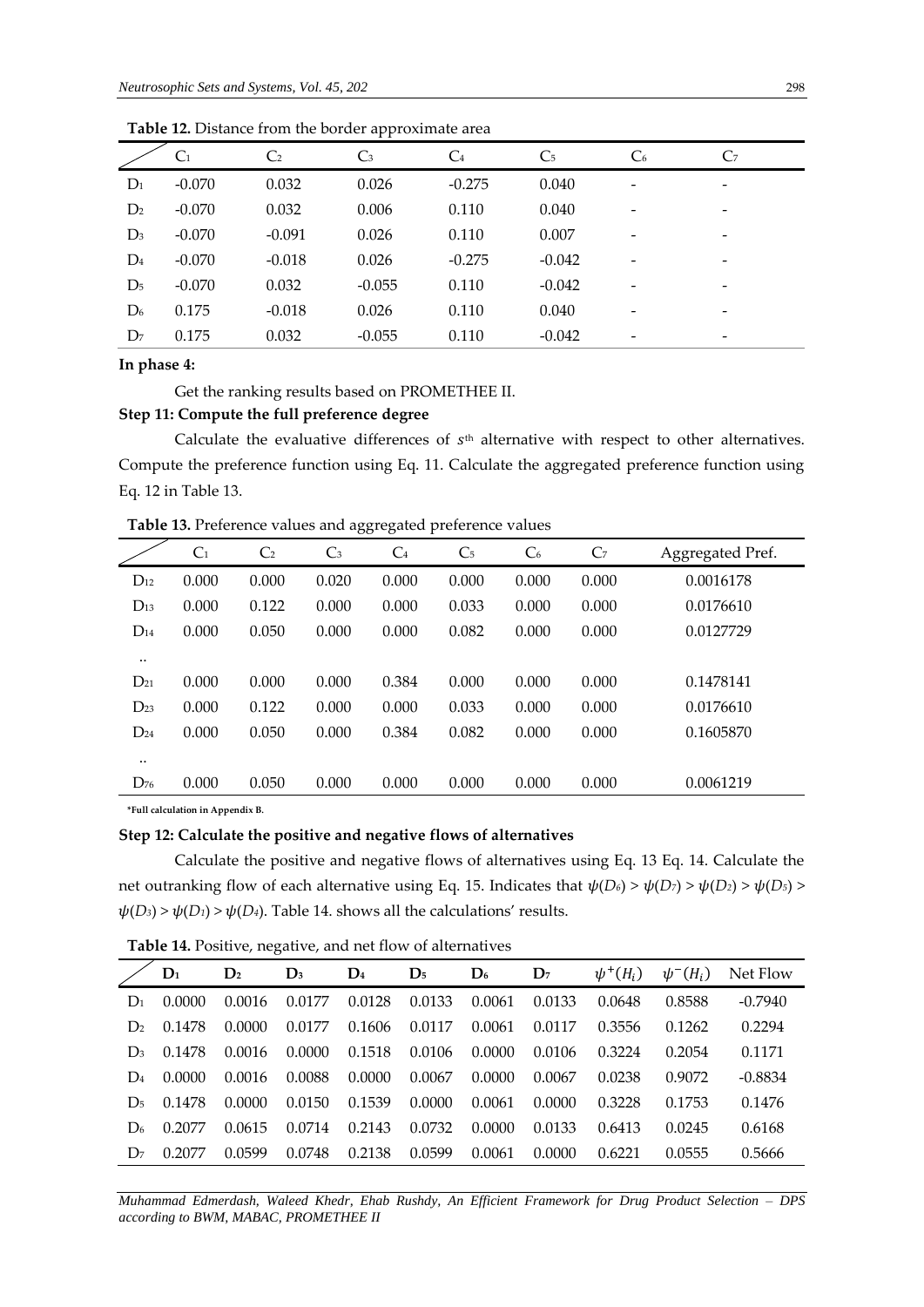#### **Step 13: Attain the final ranking result of alternatives**

Determine the ranking of all the considered alternatives in Table 15 depending on the values of net flow calculated in the previous step. The ranking order is *D<sup>6</sup>* ≻ *D7* ≻ *D2* ≻ *D5* ≻ *D3* ≻ *D1* ≻ *D4*. Hence, the best drug product alternative is  $D_6$ . Figure 6. shows the order of drug products against  $p_1$  profile resulted from our methodology and compared to real doctors' recommendations.

| Alternatives   | Rank-SYS | Doctor-1 | Doctor-2 | Doctor-3 |
|----------------|----------|----------|----------|----------|
| $D_1$          | h        |          |          |          |
| D <sub>2</sub> |          |          |          |          |
| $D_3$          |          |          |          |          |
| $\rm{D}_4$     |          |          |          |          |
| D <sub>5</sub> |          |          |          |          |
| D <sub>6</sub> |          |          |          |          |
| I )7           |          |          |          |          |

**Table 15.** Priority of Alternatives - ranking





Figure 6. shows the difference in drug products order as a result from the methodology and other doctors. We can notice that they all avoid products that p1 has a sensitivity against while the products that p1 has nothing against come in first 2 places. From this point of view. The most affected criterion is sensitivity then DDI, and we must validate any newly added drug product against sensitivity and DDI into our daily drug products list if exist.

#### **4. Applications**

The study presents a hybrid methodology of extended BNLNs with Neutrosophic set of BWM, MABAC, and PROMETHEE II to facilitate the Drug Products Selection – DPS process among set of alternatives drug products to prioritize them against every patient's case individually. The real data of both drugs products and patient's profiles are gathered and assessed by the Neutrosophic BWM,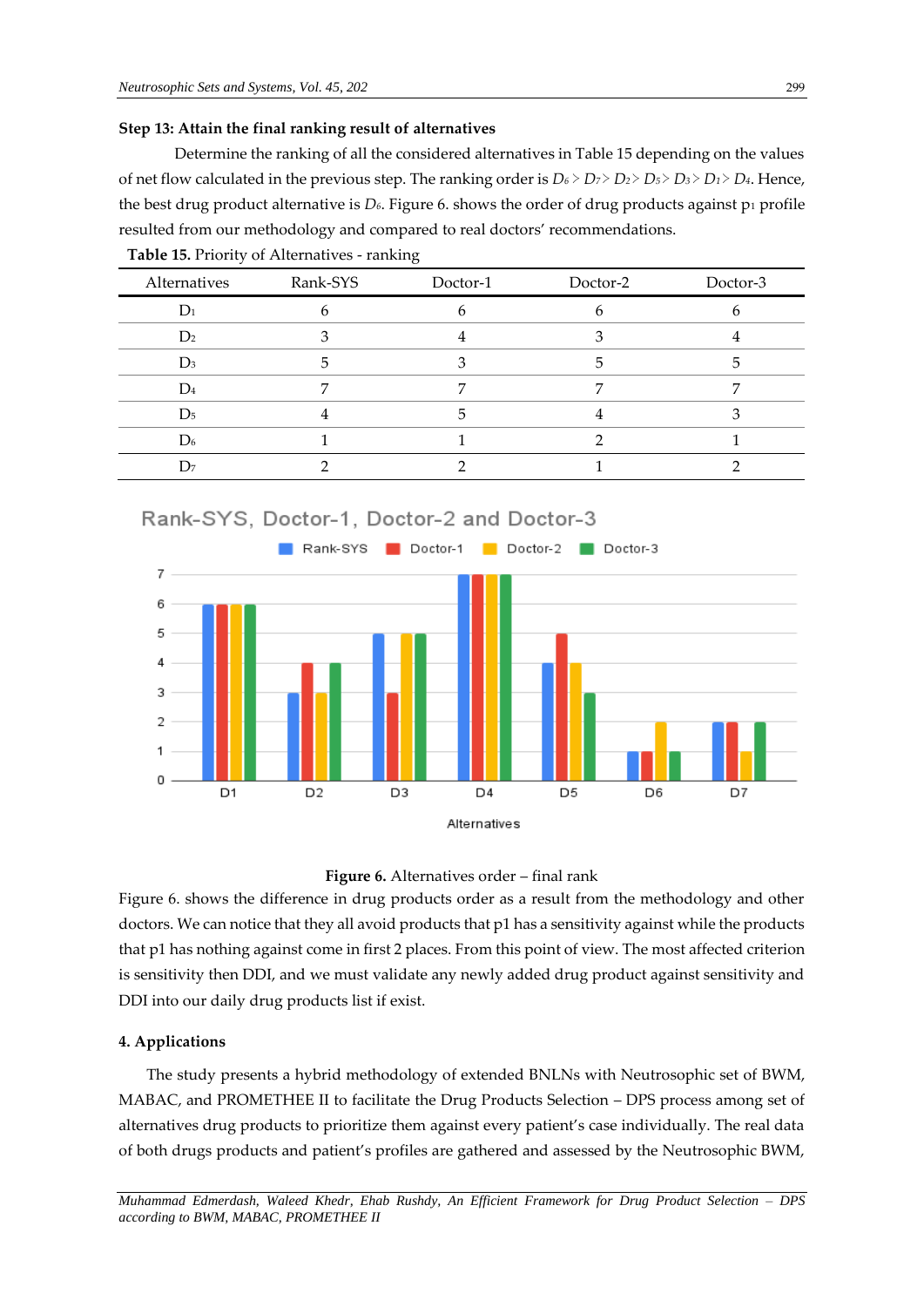MABAC, and PROMETHEE II to evaluate the alternatives products effectively and present a reference of sorted products according to the patient profile. We discuss the outcomes with real doctors after studying every patient's profile carefully and we found the recommended sort is slightly different while taking all the aspects, and criteria into deep study. They are matching the basic concept of excluding drug products that a patient has sensitivity against so it comes in the tail while, drug products that has no conflict against the criteria present in the head and drug products that have any criteria calculations present in the middle. The study presents that the most significant criteria that affect the results is the patient's sensitivity of some drugs. It should be prevented or set out of the scope of the resulting rank. In real life, a process of selecting a drug product should be validated against every patient's condition using our methodology so that a drug product with no conflicts, preferred dosage form, and price is recommended.

# **5. Conclusions**

The study shows the effectiveness of using a system in aim to validate a drug product among same category products. The real data used present a strong point to measure with a real results assessed by real doctors on real patients. The accuracy presented is accepted and we are planning to integrating other advanced methods to enhance the accuracy of such results. The future work includes updated algorithm that excludes and alerts the drug products against sensitivity and handles multiple drugs of patient's current drugs list – CDL that present DDI to the newly added drug product. The future algorithm may use another applicable methodology like TOPSIS and present the comparative studies that might affect the accuracy of resulting rank.

#### **Acknowledgments:**

We would like to express our special thanks to the Drug Bank team who gave us the golden opportunity to do this study on real up-to-date drug data all the research period along with patients' profiles.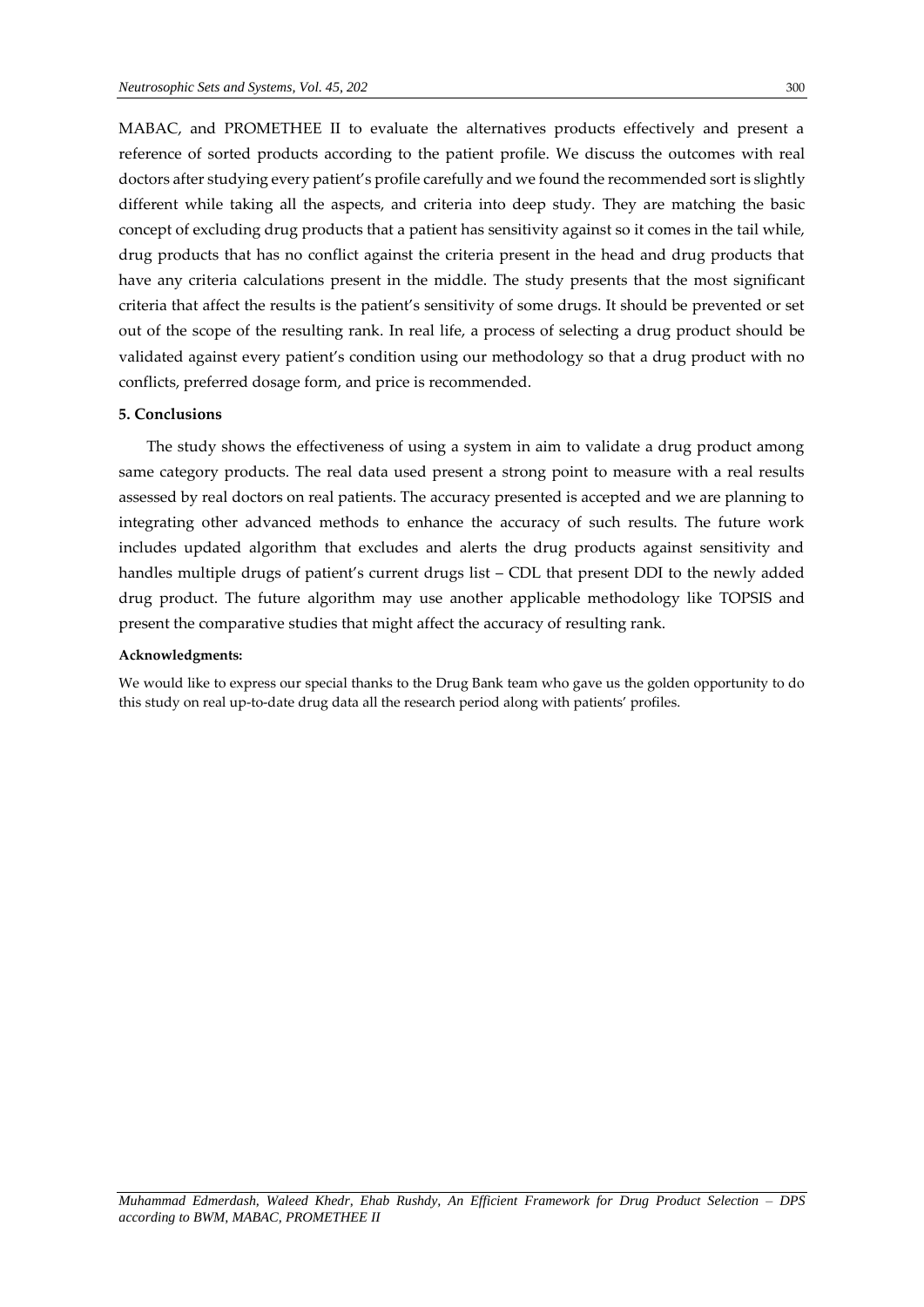# **Appendix A.** Drug products, and patients' profiles analysis

|                | <b>Drug Name</b> | Drug<br><b>Bank ID</b> | Product<br>Name | <b>Dosage</b><br>Form                                 | Strength              | Route                         | Country   |
|----------------|------------------|------------------------|-----------------|-------------------------------------------------------|-----------------------|-------------------------------|-----------|
| $D_1$          | Clopidogrel      | DB00758                | Plavix          | Tablet, film<br>coated                                | $75 \text{ mg}/1$     | Oral                          | <b>US</b> |
| D <sub>2</sub> | Ticagrelor       | DB08816                | <b>Brilinta</b> | Tablet                                                | $90 \text{ mg}/1$     | Oral                          | <b>US</b> |
| $D_3$          | Ciclosporin      | DB00091                | Cyclosporine    | Capsule                                               | $100 \text{ mg}/1$    | Oral                          | <b>US</b> |
| $D_4$          | Promethazine     | DB01069                | Phenergan       | Injection                                             | 25<br>mg/1mL          | Intramuscular;<br>Intravenous | <b>US</b> |
| D <sub>5</sub> | Voriconazole     | DB00582                | Voriconazole    | Injection,<br>powder, for<br>solution                 | 10<br>mg/1mL          | Intravenous                   | <b>US</b> |
| D <sub>6</sub> | Ticlopidine      | DB00208                | Ticlid          | Tablet, film<br>coated                                | $250 \,\mathrm{mg}/1$ | Oral                          | <b>US</b> |
| D <sub>7</sub> | Floxuridine      | DB00322                | Floxuridine     | Injection,<br>powder,<br>lyophilized,<br>for solution | 100<br>mg/1mL         | Intra-arterial                | <b>US</b> |

# **Table A1** Drug products data

All products of the same category, meshID = D065688

# **Table A2** Patients' profiles analysis

|                | Name** | Age** | Sex** | Form list                      | <b>Sensitivity list</b> | <b>Current drug list</b> |
|----------------|--------|-------|-------|--------------------------------|-------------------------|--------------------------|
| $P_1$          |        |       |       | Tablet<br>Capsule<br>Injection | DB00758<br>DB01069      | DB00199                  |
| P <sub>2</sub> |        |       |       | Injection<br>Capsule<br>Tablet | DB00758                 | DB06777                  |
| P <sub>3</sub> |        |       |       | Capsule<br>Tablet<br>Injection |                         | DB01238<br>DB01595       |
| P <sub>4</sub> |        |       |       | Injection<br>Capsule<br>Tablet |                         | DB06779                  |
| P <sub>5</sub> |        |       |       | Injection<br>Capsule<br>Tablet | DB01069<br>DB08816      | DB01032                  |

**\*\* hidden data due to privacy**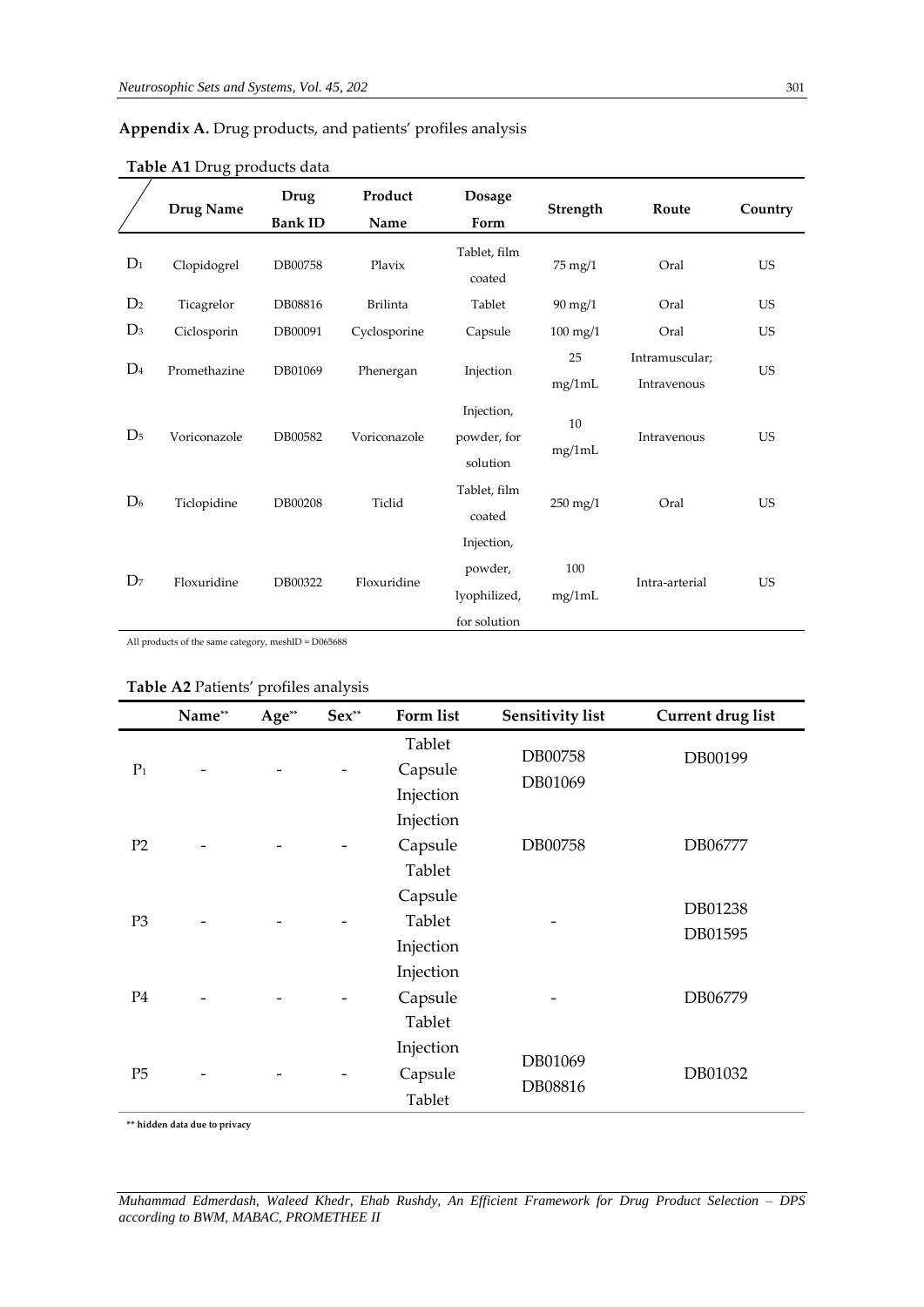|                   |                |                | ppendix B. Preference, and aggregated preference values     |                |                |                |                |                  |
|-------------------|----------------|----------------|-------------------------------------------------------------|----------------|----------------|----------------|----------------|------------------|
|                   |                |                | Table B1 Preference values and aggregated preference values |                |                |                |                |                  |
|                   | C <sub>1</sub> | C <sub>2</sub> | C <sub>3</sub>                                              | C <sub>4</sub> | C <sub>5</sub> | C <sub>6</sub> | C <sub>7</sub> | Aggregated Pref. |
| $\rm D_{12}$      | 0.000          | 0.000          | 0.020                                                       | 0.000          | 0.000          | 0.000          | 0.000          | 0.0016178        |
| $D_{13}$          | 0.000          | 0.122          | 0.000                                                       | 0.000          | 0.033          | 0.000          | 0.000          | 0.0176610        |
| $\rm{D}_{14}$     | 0.000          | 0.050          | 0.000                                                       | 0.000          | 0.082          | 0.000          | 0.000          | 0.0127729        |
| $\rm D_{15}$      | 0.000          | 0.000          | 0.082                                                       | 0.000          | 0.082          | 0.000          | 0.000          | 0.0133019        |
| $\rm D_{16}$      | 0.000          | 0.050          | 0.000                                                       | 0.000          | 0.000          | 0.000          | 0.000          | 0.0061219        |
| $\rm D_{17}$      | 0.000          | 0.000          | 0.082                                                       | 0.000          | 0.082          | 0.000          | 0.000          | 0.0133019        |
| $D_{21}$          | 0.000          | 0.000          | 0.000                                                       | 0.384          | 0.000          | 0.000          | 0.000          | 0.1478141        |
| $D_{23}$          | 0.000          | 0.122          | 0.000                                                       | 0.000          | 0.033          | 0.000          | 0.000          | 0.0176610        |
| $D_{24}$          | 0.000          | 0.050          | 0.000                                                       | 0.384          | 0.082          | 0.000          | 0.000          | 0.1605870        |
| $\mathrm{D}_{25}$ | 0.000          | 0.000          | 0.062                                                       | 0.000          | 0.082          | 0.000          | 0.000          | 0.0116841        |
| $D_{26}$          | 0.000          | 0.050          | 0.000                                                       | 0.000          | 0.000          | 0.000          | 0.000          | 0.0061219        |
| $\mathrm{D}_{27}$ | 0.000          | 0.000          | 0.062                                                       | 0.000          | 0.082          | 0.000          | 0.000          | 0.0116841        |
| $\mathrm{D}_{31}$ | 0.000          | 0.000          | 0.000                                                       | 0.384          | 0.000          | 0.000          | 0.000          | 0.1478141        |
| D32               | 0.000          | 0.000          | 0.020                                                       | 0.000          | 0.000          | 0.000          | 0.000          | 0.0016178        |
| D34               | 0.000          | 0.000          | 0.000                                                       | 0.384          | 0.048          | 0.000          | 0.000          | 0.1517687        |
| $\mathrm{D}_{35}$ | 0.000          | 0.000          | 0.082                                                       | 0.000          | 0.048          | 0.000          | 0.000          | 0.0106056        |
| D <sub>36</sub>   | 0.000          | 0.000          | 0.000                                                       | 0.000          | 0.000          | 0.000          | 0.000          | 0.0000000        |
| D37               | 0.000          | 0.000          | 0.082                                                       | 0.000          | 0.048          | 0.000          | 0.000          | 0.0106056        |
| $\mathrm{D}_{41}$ | 0.000          | 0.000          | 0.000                                                       | 0.000          | 0.000          | 0.000          | 0.000          | 0.0000000        |
| D <sub>42</sub>   | 0.000          | 0.000          | 0.020                                                       | 0.000          | 0.000          | 0.000          | 0.000          | 0.0016178        |
| D43               | 0.000          | 0.072          | 0.000                                                       | 0.000          | 0.000          | 0.000          | 0.000          | 0.0088427        |
| $\mathrm{D}_{45}$ | 0.000          | 0.000          | 0.082                                                       | 0.000          | 0.000          | 0.000          | 0.000          | 0.0066510        |
|                   |                |                |                                                             |                |                |                |                |                  |

**Appendix B.** Preference **Table B1** Preference

| Muhammad Edmerdash, Waleed Khedr, Ehab Rushdy, An Efficient Framework for Drug Product Selection – DPS |  |  |  |  |  |  |  |
|--------------------------------------------------------------------------------------------------------|--|--|--|--|--|--|--|
| according to BWM, MABAC, PROMETHEE II                                                                  |  |  |  |  |  |  |  |

D<sup>46</sup> 0.000 0.000 0.000 0.000 0.000 0.000 0.000 0.0000000 D<sup>47</sup> 0.000 0.000 0.082 0.000 0.000 0.000 0.000 0.0066510 D<sup>51</sup> 0.000 0.000 0.000 0.384 0.000 0.000 0.000 0.1478141 D<sup>52</sup> 0.000 0.000 0.000 0.000 0.000 0.000 0.000 0.0000000 D<sup>53</sup> 0.000 0.122 0.000 0.000 0.000 0.000 0.000 0.0149647 D<sup>54</sup> 0.000 0.050 0.000 0.384 0.000 0.000 0.000 0.1539360 D<sup>56</sup> 0.000 0.050 0.000 0.000 0.000 0.000 0.000 0.0061219 D<sup>57</sup> 0.000 0.000 0.000 0.000 0.000 0.000 0.000 0.0000000 D<sup>61</sup> 0.245 0.000 0.000 0.384 0.000 0.000 0.000 0.2076727 D<sup>62</sup> 0.245 0.000 0.020 0.000 0.000 0.000 0.000 0.0614764 D<sup>63</sup> 0.245 0.072 0.000 0.000 0.033 0.000 0.000 0.0713977 D<sup>64</sup> 0.245 0.000 0.000 0.384 0.082 0.000 0.000 0.2143237 D<sup>65</sup> 0.245 0.000 0.082 0.000 0.082 0.000 0.000 0.0731605 D<sup>67</sup> 0.000 0.000 0.082 0.000 0.082 0.000 0.000 0.0133019 D<sup>71</sup> 0.245 0.000 0.000 0.384 0.000 0.000 0.000 0.2076727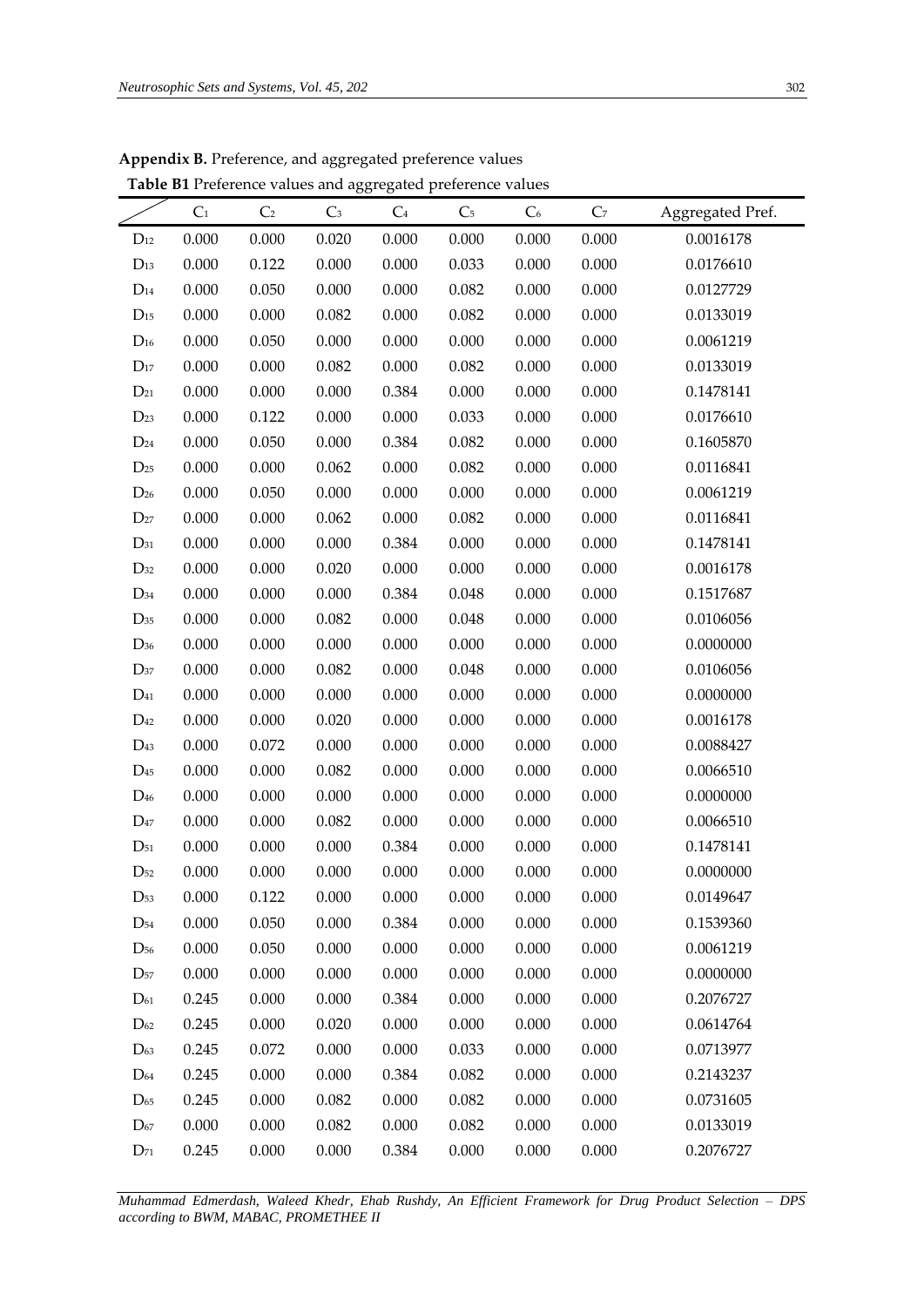| $D_{72}$ | 0.245 | 0.000 | 0.000 | 0.000 | 0.000 | 0.000 | 0.000 | 0.0598586 |
|----------|-------|-------|-------|-------|-------|-------|-------|-----------|
| $D_{73}$ | 0.245 | 0.122 | 0.000 | 0.000 | 0.000 | 0.000 | 0.000 | 0.0748233 |
| $D_{74}$ | 0.245 | 0.050 | 0.000 | 0.384 | 0.000 | 0.000 | 0.000 | 0.2137946 |
| $D_{75}$ | 0.245 | 0.000 | 0.000 | 0.000 | 0.000 | 0.000 | 0.000 | 0.0598586 |
| $D_{76}$ | 0.000 | 0.050 | 0.000 | 0.000 | 0.000 | 0.000 | 0.000 | 0.0061219 |

# **References**

- 1. FDA. [URL: https://www.fda.gov/drugs/special-features/drug-interactions-understanding](https://www.fda.gov/drugs/special-features/drug-interactions-understanding-risk)[risk](https://www.fda.gov/drugs/special-features/drug-interactions-understanding-risk) (accessed on 01 JUN 2018).
- 2. FDA. URL:<https://www.fda.gov/consumers/consumer-updates/avoiding-drug-interactions> (accessed on 03 JUN 2018).
- 3. Wishart DS, Feunang YD, Guo AC, Lo EJ, Marcu A, Grant JR, Sajed T, Johnson D, Li C, Sayeeda Z, Assempour N, Iynkkaran I, Liu Y, Maciejewski A, Gale N, Wilson A, Chin L, Cummings R, Le D, Pon A, Knox C, Wilson M. DrugBank 5.0: a major update to the DrugBank database for 2018. Nucleic Acids Res. 2017 Nov 8. doi: 10.1093/nar/gkx1037.
- 4. Beaver, Clara. "Vincristine Minibag Administration: A quality improvement project to minimize medical errors." Clinical journal of oncology nursing 22.6 (2018).
- 5. Blenkinsopp, Alison, and Colin Bradley. "Over the Counter Drugs: Patients, society, and the increase in self medication." Bmj 312.7031 (1996): 629-632.
- 6. Chressanthis, G. A., Dahan, N. G., & Fandl, K. J. (2015). The Effects of State Pharmacy Drug Product Selection Laws on Statin Patient Generic-To-Branded Drug Switch-Backs. The American Economist, 60(1), 26–51. doi:10.1177/056943451506000104.
- 7. Min, H., A. Mitra, and S. Oswald, Competitive benchmarking of health care quality using the analytic hierarchy process: An example from Korean cancer clinics. Socio-economic planning sciences, 1997. 31(2): p. 147-159.
- 8. Herédi-Szabó, K., Palm, J. E., Andersson, T. B., Pál, Á., Méhn, D., Fekete, Z., ... & Krajcsi, P. (2013). A P-gp vesicular transport inhibition assay–Optimization and validation for drug– drug interaction testing. European Journal of Pharmaceutical Sciences, 49(4), 773-781.
- 9. Dedrick, Stephen C., and Fred M. Eckel. "Assessment of vendors and drug-product selection." American journal of hospital pharmacy 41.4 (1984): 703-708.
- 10. Gomez, Y., Erwin Adams, and Jos Hoogmartens. "Analysis of purity in 19 drug product tablets containing clopidogrel: 18 copies versus the original brand." Journal of pharmaceutical and biomedical analysis 34.2 (2004): 341-348.
- 11. Rezaei, J., Best-worst multi-criteria decision-making method. Omega, 2015. 53: p. 49-57.
- 12. Rezaei, Jafar. "Best-worst multi-criteria decision-making method: Some properties and a linear model." Omega 64 (2016): 126-130.
- 13. Alinezhad, A. and J. Khalili, MABAC Method, in New Methods and Applications in Multiple Attribute Decision Making (MADM). 2019, Springer. p. 193-198.
- 14. Marley, Anthony. The best-worst method for the study of preferences: theory and application. Diss. Psychology Press, 2009.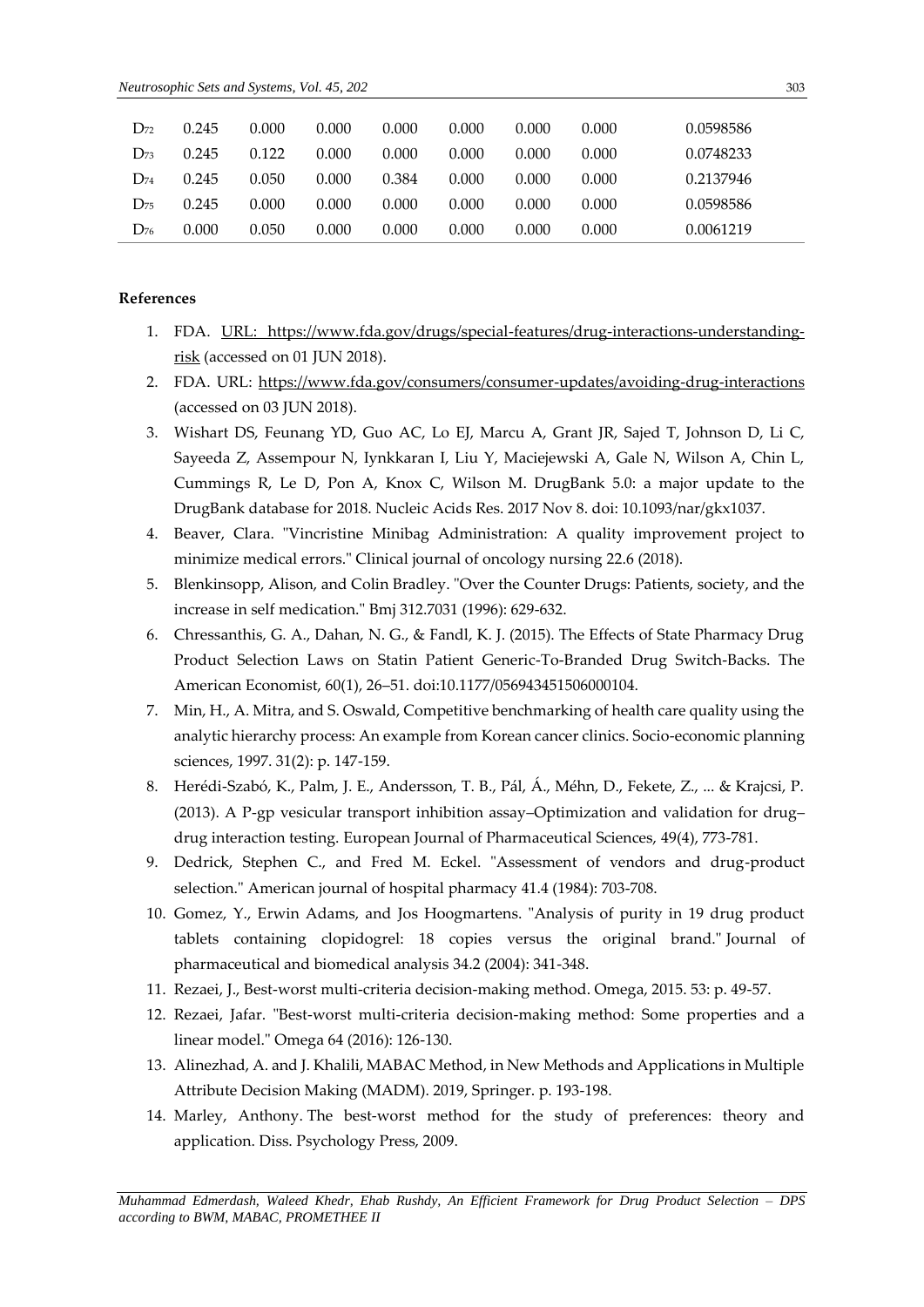- 15. Lynd, Larry D., et al. "Quantitative analysis of multiple sclerosis patients' preferences for drug treatment: a best–worst scaling study." Therapeutic advances in neurological disorders 9.4 (2016): 287-296.
- 16. Fazlollahtabar, Hamed, and Navid Kazemitash. "GREEN SUPPLIER SELECTION BASED ON THE INFORMATION SYSTEM PERFORMANCE EVALUATION USING THE INTEGRATED BEST-WORST METHOD." Facta Universitatis, Series: Mechanical Engineering (2021).
- 17. Torkayesh, Ali Ebadi, Behnam Malmir, and Mehdi Rajabi Asadabadi. "Sustainable waste disposal technology selection: The stratified best-worst multi-criteria decision-making method." Waste Management 122 (2021): 100-112.
- 18. Wang, L., J.-j. Peng, and J.-q. Wang, A multi-criteria decision-making framework for risk ranking of energy performance contracting project under picture fuzzy environment. Journal of cleaner production, 2018. 191: p. 105-118.
- 19. Pamučar, D., I. Petrović, and G. Ćirović, Modification of the Best–Worst and MABAC methods: A novel approach based on interval-valued fuzzy-rough numbers. Expert systems with applications, 2018. 91: p. 89-106.
- 20. Wu, Y., et al., An intuitionistic fuzzy multi-criteria framework for large-scale rooftop PV project portfolio selection: Case study in Zhejiang, China. Energy, 2018. 143: p. 295-309.
- 21. Liao, H., et al., Green logistic provider selection with a hesitant fuzzy linguistic thermodynamic method integrating cumulative prospect theory and PROMETHEE. Sustainability, 2018. 10(4): p. 1291.
- 22. Liu, P., S. Cheng, and Y. Zhang, An Extended Multi-criteria Group Decision-Making PROMETHEE Method Based on Probability Multi-valued Neutrosophic Sets. International Journal of Fuzzy Systems, 2019. 21(2): p. 388-406.
- 23. Amoozad Mahdiraji, H., et al., A hybrid fuzzy BWM-COPRAS method for analyzing key factors of sustainable architecture. Sustainability, 2018. 10(5): p. 1626.
- 24. Mi, X. and H. Liao, An integrated approach to multiple criteria decision making based on the average solution and normalized weights of criteria deduced by the hesitant fuzzy best worst method. Computers & Industrial Engineering, 2019. 133: p. 83-94.
- 25. Deli, I., M. Ali, and F. Smarandache. Bipolar neutrosophic sets and their application based on multicriteria decision making problems. in 2015 International Conference on Advanced Mechatronic Systems (ICAMechS). 2015. IEEE.
- 26. Nabeeh, N.A., et al., Neutrosophic multi-criteria decision making approach for iot-based enterprises. IEEE Access, 2019. 7: p. 59559-59574.
- 27. Abdel-Basset, M., et al., Utilising neutrosophic theory to solve transition difficulties of IoTbased enterprises. Enterprise Information Systems, 2019: p. 1-21
- 28. Abdel-Basset, M., et al., A group decision making framework based on neutrosophic TOPSIS approach for smart medical device selection. Journal of medical systems, 2019. 43(2): p. 38.
- 29. Abdel-Basset, M., El-hoseny, M., Gamal, A., & Smarandache, F. (2019). A novel model for evaluation Hospital medical care systems based on plithogenic sets. Artificial intelligence in medicine, 100, 101710.

*Muhammad Edmerdash, Waleed Khedr, Ehab Rushdy, An Efficient Framework for Drug Product Selection – DPS according to BWM, MABAC, PROMETHEE II*